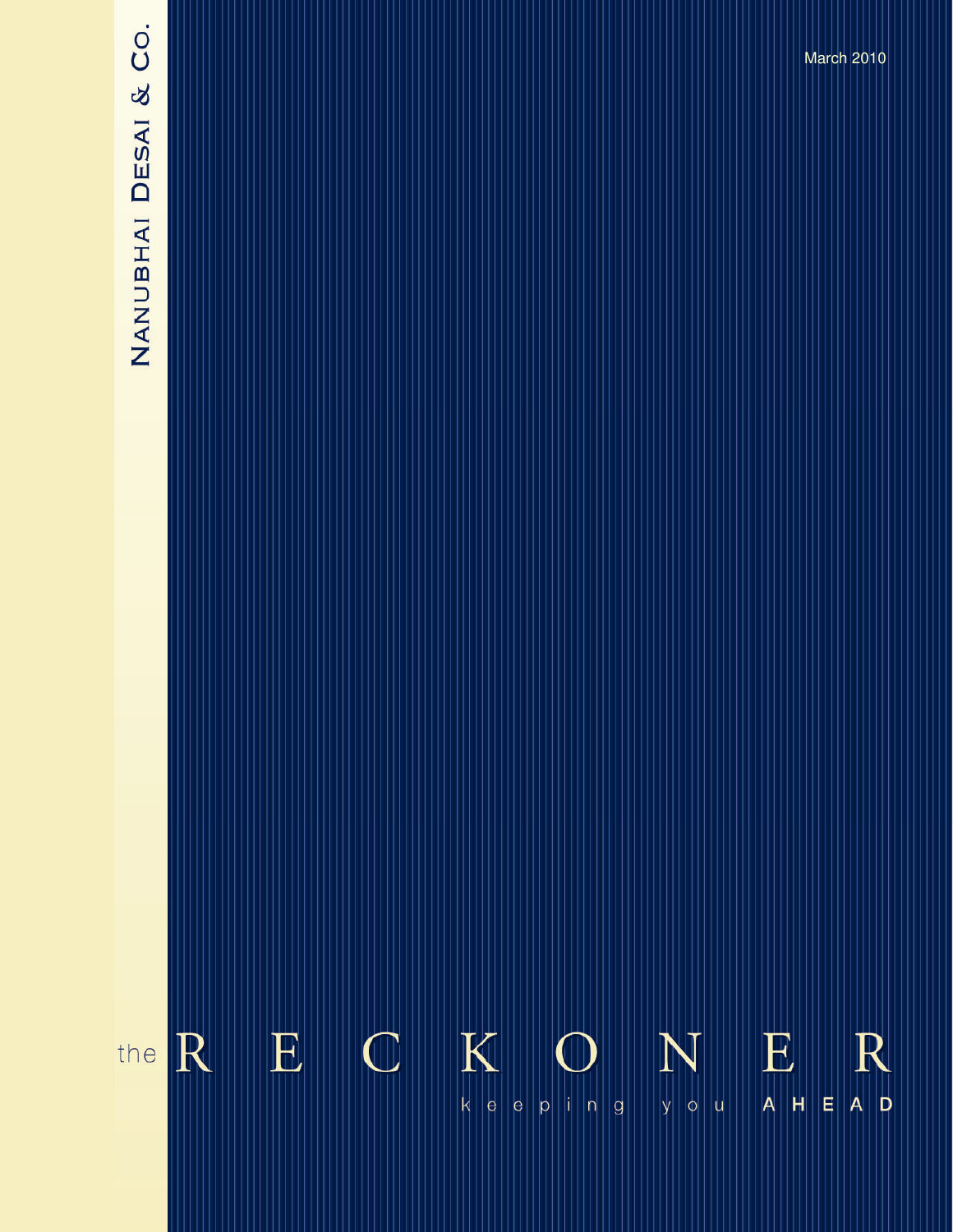## **Contents**

# ACCOUNTS, AUDIT & INVESTMENT ................. 24

# **DISCLAIMER AND STATUTORY NOTICE ........ 30**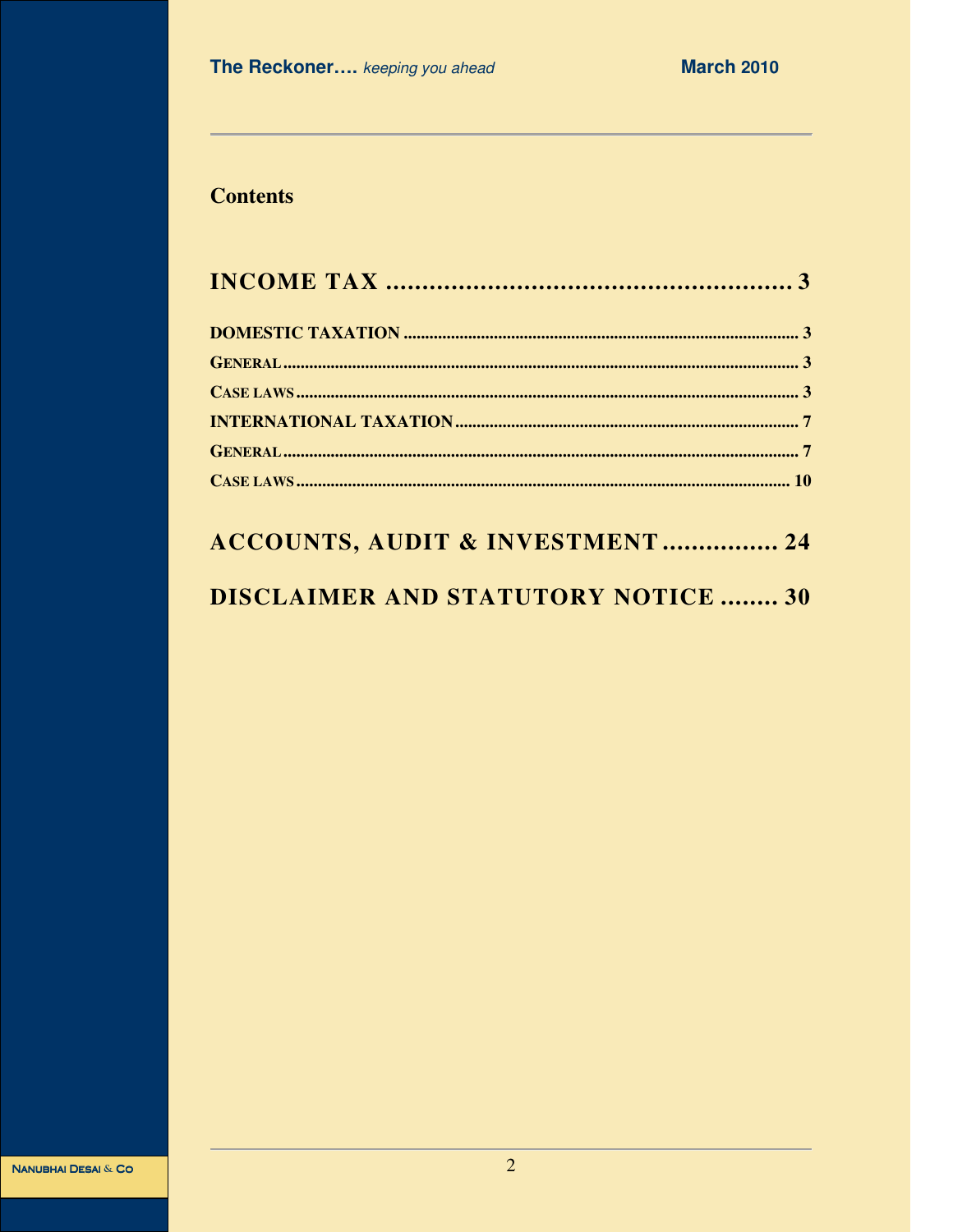# **INCOME TAX**

### **DOMESTIC TAXATION**

### **GENERAL**

### **Tax Deduction at Source on payment of interest on time deposits under Section 194A of the Income Tax Act, 1961 by banks following Core-Branch Banking Solutions (CBS) software**

As per provisions of section 194A of the Income Tax Act 1961, income tax has to be deducted at source at the time of credit of interest income to the account of the payee or at the time of payment thereof in cash or by issue of a cheque or draft or by any other mode, at the rates in force if such interest amount exceeds specified limit. Further, Explanation to section 194A states that "for the purpose of this section, where any income by way of interest as aforesaid is credited to any account, whether called 'Interest payable account' or 'Suspense Account' or by any other name, in the books of account of the person liable to pay such income, such crediting shall be deemed to be credit of such income to the account of the payee and the provisions of this section shall apply accordingly".

It is clarified that since no constructive credit to the depositor's / payee's account takes place while calculating interest on time deposits on daily or monthly basis in the CBS software used by banks, tax need not be deducted at source on such provisioning of interest by banks for the purposes of macro monitoring only. In such cases, tax shall be deducted at source on accrual of interest at the end of financial year or at periodic intervals as per practice of the bank or as per the depositor's / payee's requirement or on maturity or on encashment of time deposits, whichever event takes place earlier, whenever the aggregate of amounts of interest income credited or paid or likely to be credited or paid during the financial year by the banks exceeds the limits specified in section 194A.

### **CASE LAWS**

### **CIT vs. Reliance Petroproducts Pvt. Ltd. (Supreme Court)**

### **Section 271 (1) (c) penalty cannot be imposed even for making unsustainable claims**

The assessee is a company and the relevant Assessment Year is 2001 - 2002. The return of income was filed declaring loss. The assessee has claimed interest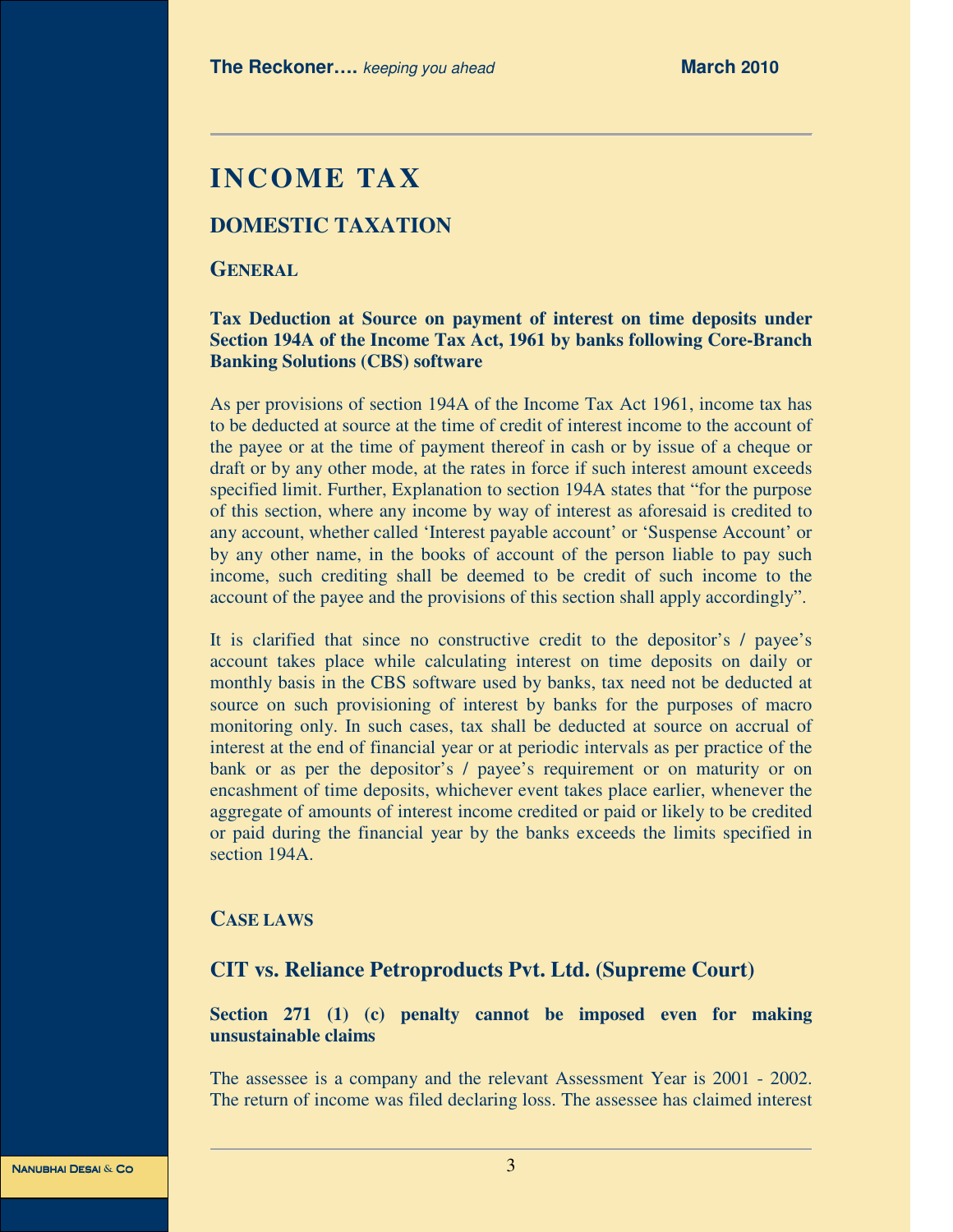expenditure on the loans taken by it. From the loan amount, the assessee purchased some shares of an Indian company which was engaged into similar business activity that of the assessee and purchase of such shares was within the business objectives of the assessee. However, the assessee did not earn any income by way of dividend from such shares. The assessee had nevertheless claimed deduction under section 36 (1) (iii) for interest paid on loan taken for purchase of shares. In the assessment order, the assessing officer disallowed the interest expenditure under section 14A on the ground that it was incurred for earning dividend income which is exempt from tax. The assessing officer also levied penalty under section 271 (1) (c) on the ground that the claim was unsustainable. The penalty was deleted by the appellate authorities.

### **Decision of the Supreme Court**

On appeal by the department to the Supreme Court, the court dismissed the appeal. The Supreme Court held that section 271 (1) (c) applies where the assessee "has concealed the particulars of his income or furnished inaccurate particulars of such income". It was held that the present case of the assessee is not a case of concealment of the income. As regard to the furnishing of inaccurate particulars, no information given in the return of income was found to be incorrect or inaccurate. The words "inaccurate particulars" mean that the details supplied in the return of income are not accurate, not exact or correct, not truthful or erroneous. In the absence of a finding by the assessing officer that any details supplied by the assessee in its return of income were found to be incorrect or erroneous or false, there would be no question of inviting penalty under section 271 (1) (c). It was further held that the argument of the revenue that "submitting an incorrect claim for expenditure would amount to giving inaccurate particulars of such income" is not correct. The Supreme Court held that mere making of the claim, which is not sustainable in law, by itself, will not amount to furnishing inaccurate particulars regarding the income of the assessee.

# **Pik Pen Pvt Ltd vs. ITO (ITAT Mumbai)**

### **Delayed payment of employees' PF contribution allowable under section 43B**

The assessee paid the employees' contribution to PF and ESIC after the grace period but before the due date for filing the return of income. The assessing officer made the disallowance under section  $36(1)(va)$  as he was of the opinion that the Employees Contribution to PF/ESIC, even if made before filing of the return of income, is not covered under section 43B. This disallowance was confirmed by the CIT (A).

### **Decision of Mumbai Tribunal**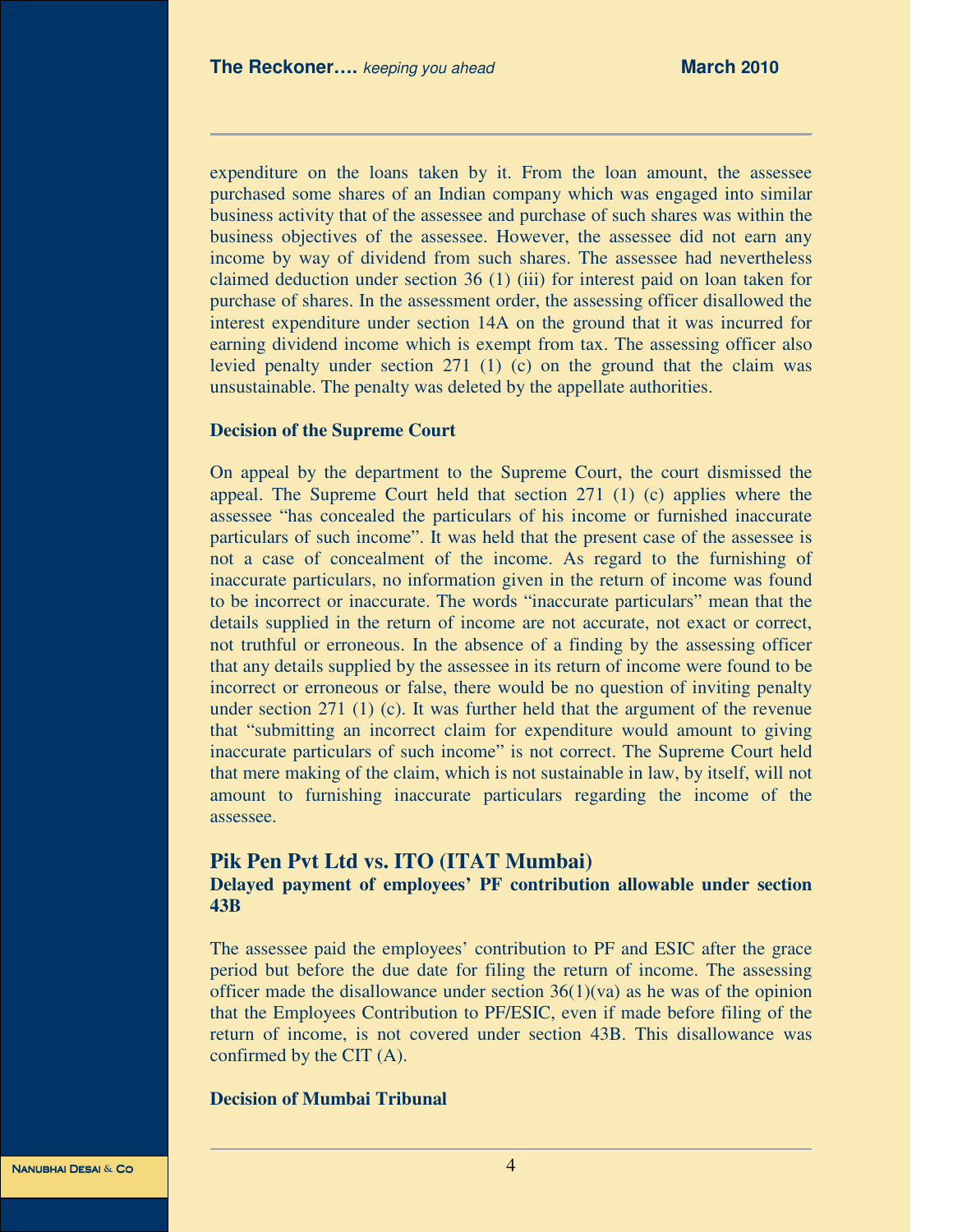The Tribunal held that the contribution payable by the employer to the PF / Superannuation Fund or any other Fund of welfare of the employees was allowable if paid before the due date of filing the return of income. Consequently, the issue is covered in favour of the assessee by the decision of Hon'ble Supreme Court in the case of Alom Extrusion Ltd. Accordingly the addition made by the assessing officer has been deleted.

### **CIT vs. Lokmat Newspapers Pvt Ltd (Bombay High Court) Speculation loss can be set off against delivery based profits**

During the course of assessment year 2003-2004, the assessee declared profit of Rs. 28,37,382/- on the sale of shares and securities held as stock-in-trade. The profit was offered by the assessee as a profit of speculation business and was set off against a speculation loss of Rs.27,61,505/- brought forward from assessment year 1996-1997 to assessment year 1998-1999. After claiming a set off of the speculation loss, which was brought forward, the assessee declared a balance of Rs. 75,877/- as speculation income. The assessing officer did not treat the income which arose from the sale of shares as income from a speculation business on the ground that the assessee had settled its transaction of sale and purchase of shares through physical delivery. Consequently, the assessing officer denied the assessee the benefit of seeing off of the amount of unabsorbed brought forward speculation loss against the amount of profit earned by the assessee during the year from sale of shares and securities held by the assessee as stock in trade.

The CIT (Appeals) confirmed the order of the assessing officer. The Tribunal, following its judgments in the case of Samba Trading and Investment Pvt. Ltd. vs.ACIT and in the case of Sucham Finance and Investments (I) Ltd., held that the profit which has been earned from the sale of shares, fell within the purview of the explanation to Section 73 and to be set off against losses which have been brought forward.

### **Decision of the Bombay High Court**

Aggrieved by the order of Tribunal, the department filed an appeal before the Bombay High Court. The Bombay High Court affirmed the order of Tribunal. The High Court held that the Explanation to section 73 creates a deeming fiction that where the assessee is a company and any part of its business consists of the purchase and sale of shares of other companies, the assessee is deemed to be carrying on a speculation business, to the extent to which the business consists of the purchase and sale of shares. A business postulates a systematic course of activity or dealing. However, once the requirements of the Explanation are satisfied the assessee is deemed to be carrying on a "speculation business".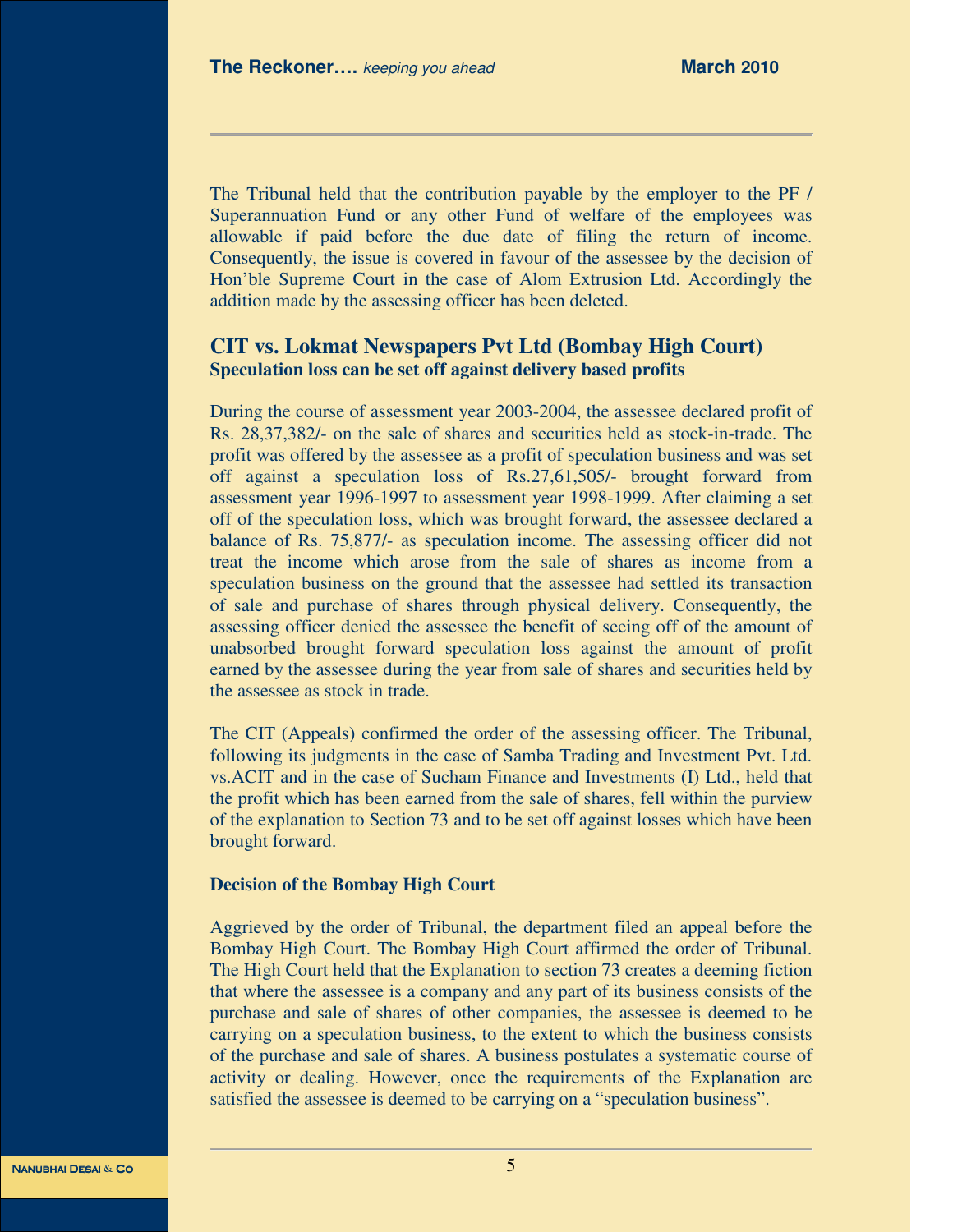It was held that the argument of the Revenue that the term "speculative transaction" in section 43(5) must be read into the provisions of section 73 and that a business which involves actual delivery of shares would not constitute a speculation business, cannot be accepted having regard to the deeming fiction created by the Explanation to section 73. There is no justification to exclude a business involving actual delivery of shares. Once an assessee is deemed to be carrying on a speculation business for the purpose of section 73, any loss computed in respect of that speculation business, can be set off only against the profits and gains of another speculation business.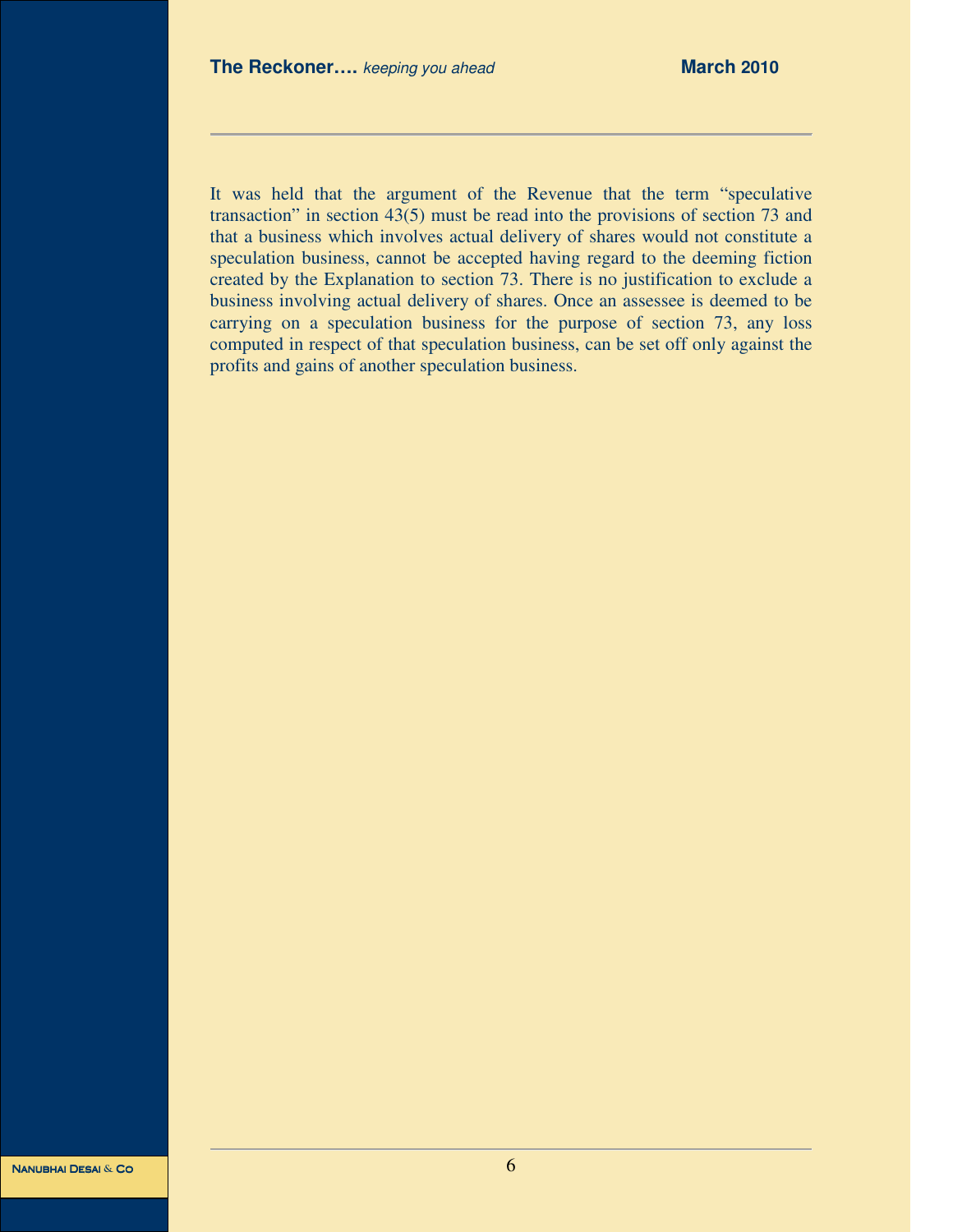### **INTERNATIONAL TAXATION**

### **GENERAL**

### **Foreign companies now need to procure PAN**

The Finance Act, 2009 had introduced a new section 206AA in the Income tax Act, 1961 ("the Act") making it mandatory for payers to withhold tax at a higher rate if the payee does not provide its Permanent Account Number ("PAN").This provision would be applicable from April 1, 2010.

### **Implications of the provision**

- 1.With the above amendment, in the absence of PAN, notwithstanding the fact that a lower rate is provided under the ITA or the tax treaty, tax is required to be withheld @ 20% in India. In other words, if the recipient fails to provide the PAN, the withholding tax rate, if applicable, would be higher of the following rates:
	- a) Rate specified in the relevant section depending on the nature of payment;
	- b) Rates in force (rate specified in the ITA or under the tax treaty);
	- c) Rate of 20%.
- 2.The Revenue Officers are prohibited from issuing any certificate for nil withholding or lower withholding of taxes if the application filed for this purpose does not contain the PAN of the payee. The PAN of the payee must be referred in all correspondence, bills, vouchers and other documents exchanged between the parties.
- 3.The Central Board of Direct Taxes ("CBDT") has issued a Press Release on January 20, 2010 advising payers to intimate payees to obtain and furnish their PAN in order to avoid tax withholding at a higher rate. The CBDT has clarified that this requirement applies to non-resident payees also.
- 4.The requirement for PAN should be applicable only when the obligation to withhold tax arises. However, in the recent ruling by the Karnataka High Court, the High Court ruled that all payments which prima facie are in the nature of income are liable to tax withholding. Although an appeal against this Ruling has been admitted by the Supreme Court, this ruling can create additional situations where a PAN may now be required.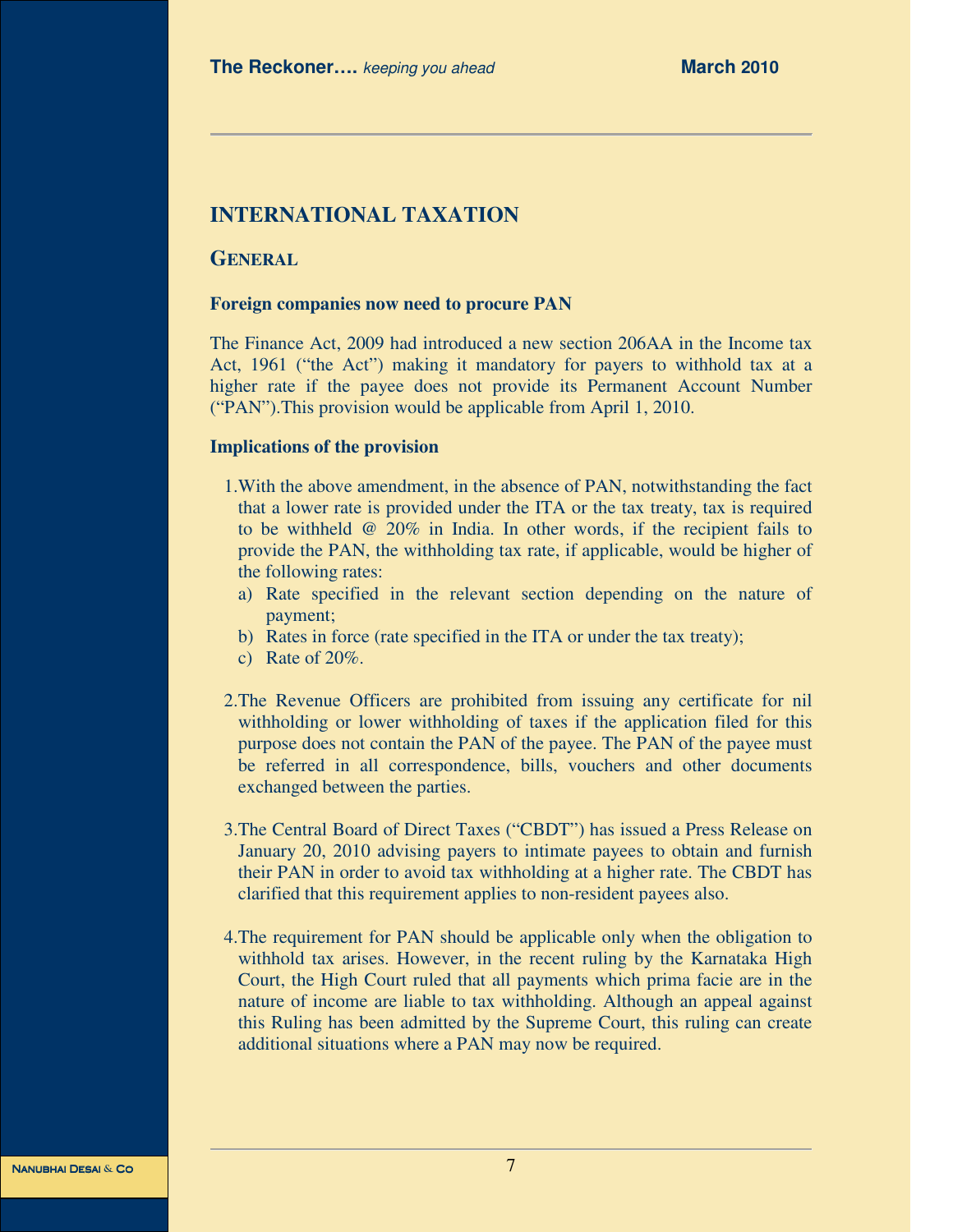### **Supreme Court stays recovery proceedings in Samsung case**

The Supreme Court ("SC") of India has, in a special leave petition filed before it, stayed recovery proceedings in relation to the Karnataka High Court's order in the case of CIT v. Samsung Electronics Co. Ltd. Brief background of this case is reproduced below.

### **Facts of the case:**

The Applicant (Samsung Electronics Co. Ltd) is a branch of Samsung Electronics Co. Limited, Korea, engaged in the development, manufacture and export of software for use by its parent company. The Applicant developed various kinds of software for telecommunication system, for office appliances, for computer systems and for mobile devices, etc. The software developed by the Applicant is for in-house use by the parent company. The Applicant imported software products from Tektronix Inc., USA. Similarly, it imported software product (namely, Telelogic Tau TTCN Suite), which is a readily available software in the market.

### **Contentions of the Revenue Authority**

- The Revenue argued that the buyer of shrink wrapped software (i.e. the Applicant) was obliged to withhold tax under section 195 of the Act at the time of payment to the overseas suppliers. It could not be contended that since the payment was not chargeable to tax in the hands of the overseas suppliers in India, no withholding is required under section 195. The Revenue relied upon the ratio laid down by the Supreme Court in the case of Transmission Corporation Ltd (1999 – 239 ITR 587) & held that the payers will be required to withhold taxes under section 195 unless the Income Tax Authority have specifically reduced such a withholding tax liability under section 195(2) or 195(3) of the Act.
- The payment made by the Applicant is in the nature of "software" license fees". There is no transfer of the software as the same remains with the software suppliers. The payment for the right to use such software in the form of license fees falls under the definition of "royalty" in the Act and the DTAA. The Revenue further contended that the ITAT was not right in concluding that the payment was towards the purchase of goods by relying on the case of Tata Consultancy Services as that case was in the context of sales tax and not in the context of income-tax.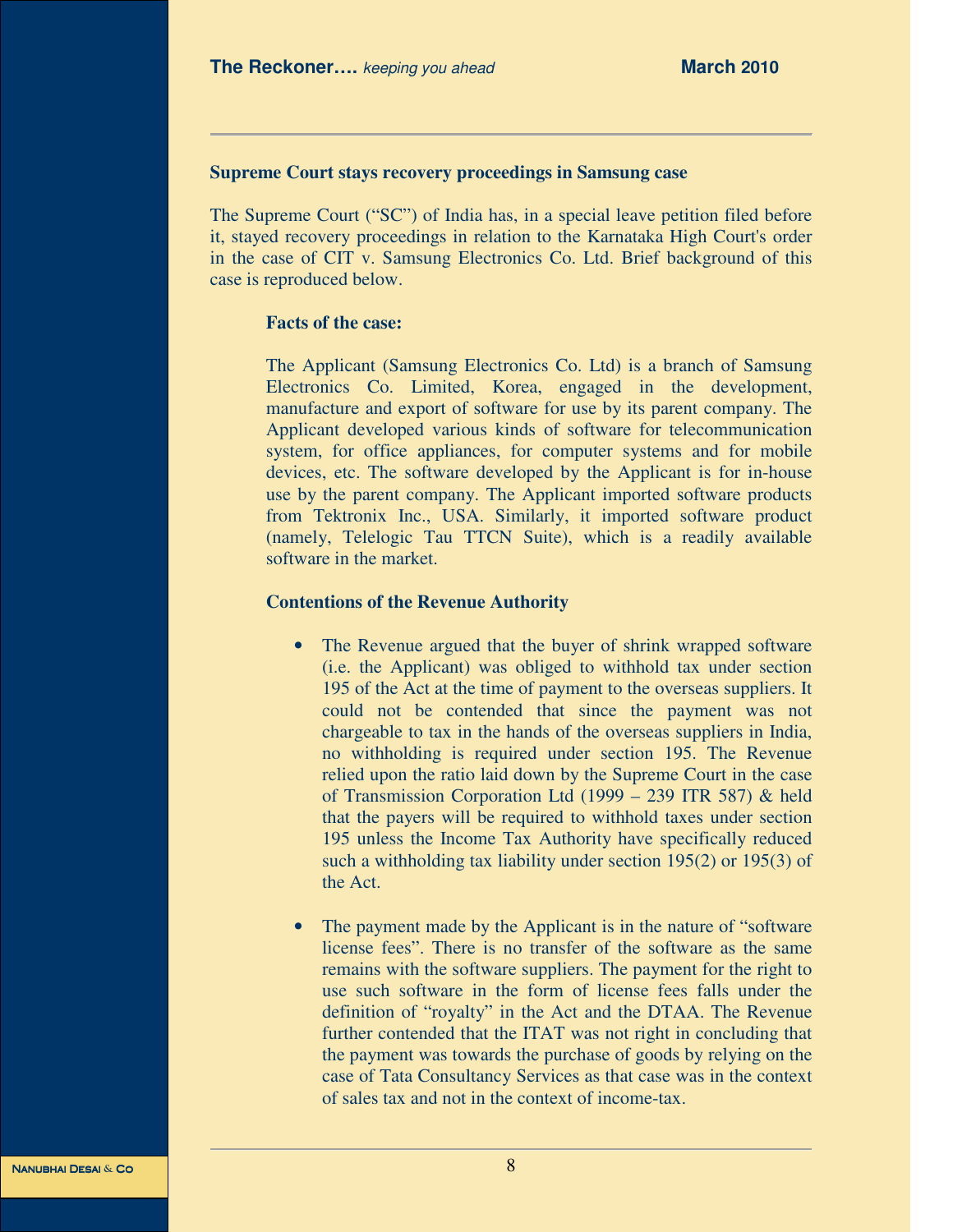### **Contentions of the Applicant**

- An obligation of withholding tax under section 195 of the Act arises only when the payments to the overseas suppliers are "chargeable to tax" in India. Therefore, for the purposes of withholding tax under section 195, the payments have to be "chargeable to tax" in accordance with the Act. In determining the chargeability to tax, as per the provisions of section 90 of the Act, if the provisions of the DTAA are more beneficial than the provisions of the Act, then the provisions of the DTAA would prevail since it is more beneficial.
- In the case of Transmission Corporation Ltd., the Supreme Court's decision does not state that even when there is no income chargeable to tax, there is an obligation to withhold tax under section 195(1) of theAct. The Applicant contended that the ratio laid down in the judgment of Transmission Corporation Ltd. could not be applied to the facts of this case as the payments in that case were prima facie chargeable to tax. Thus the Applicant further contended that the ratio laid down therein must be considered only in light of the factual background and it could not be relied on to say that even when there is no chargeability to tax there was an impending obligation to withhold tax. In fact, this judgment supports the proposition that withholding is required only when the test of chargeability to tax is passed.

### **Issue:**

The main issue before the HC was whether the payment could be treated as "Royalty" under the ITA and whether tax was required to be deducted while remitting the payments?

### **Conclusion of the decision of the High Court:**

- Applicant is liable for withholding tax qua payment made for purchase of software from non-residents.
- The Tribunal was incorrect in holding that since the Applicant had purchased only a right to use the copyright i.e., the software, and not the entire copyright itself, the payment cannot be treated as Royalty as per the Double Taxation Avoidance Agreement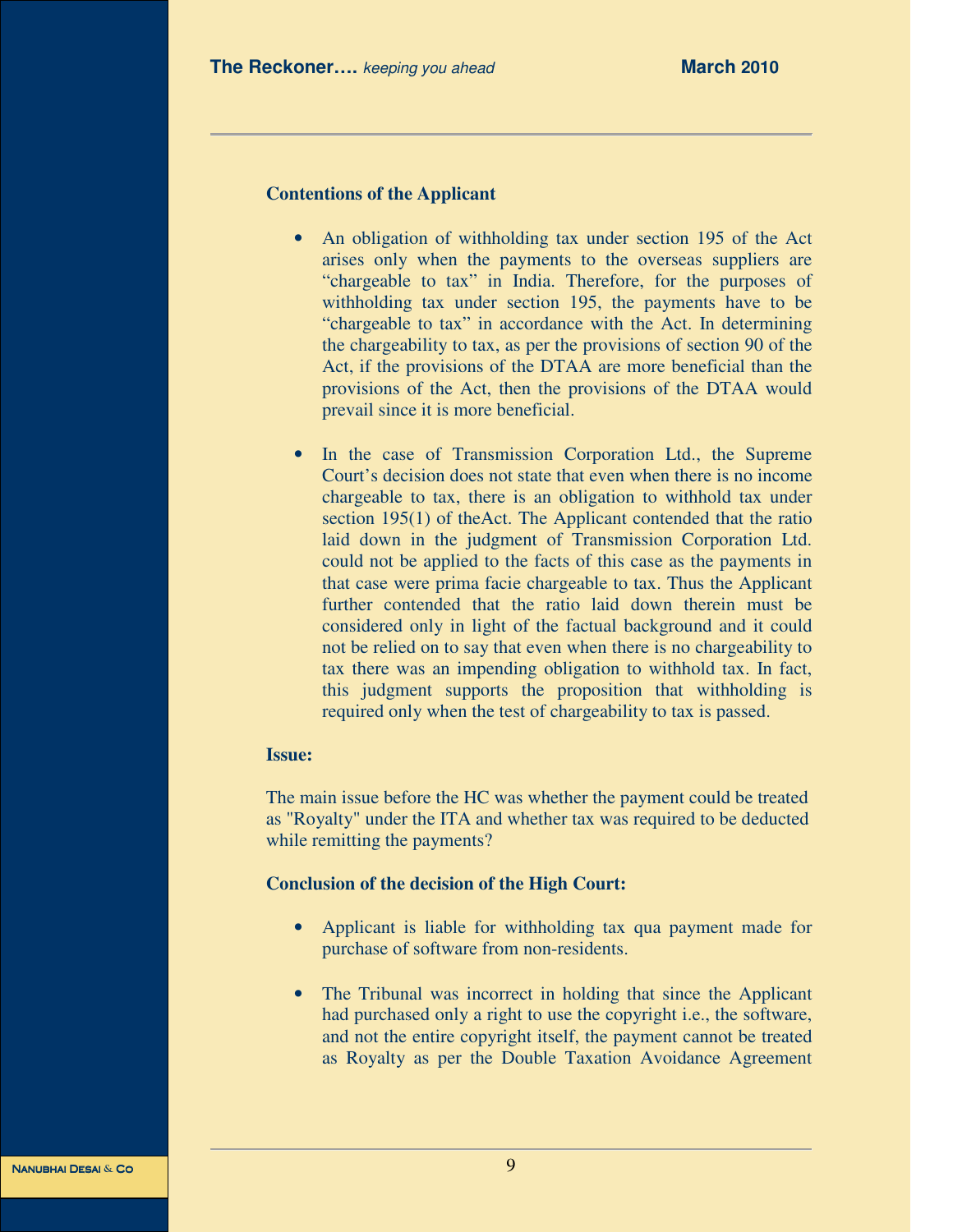which is beneficial to the Applicant and consequently section 9 of the Act should not be taken into consideration.

• The High Court has not answered the much debated issue of characterization of payment for the import of software.

**Aggrieved by the decision of the HC, the Applicant approached the SC with a Special Leave Petition and the SC granted the stay of recovery proceedings.** 

### **CASE LAWS**

### **In Re E\*Trade Mauritius Ltd (AAR)**

### **India-Mauritius treaty benefits cannot be denied on the ground that assessee is a subsidiary of a USA Corp**

The facts before the Advanced Authority Rulings (AAR) were that the Applicant was a company incorporated in the Mauritius and had secured a Tax Residency Certificate from the income tax authorities of Mauritius. The Applicant was a subsidiary of a company incorporated in the United States of America. The Applicant held shares in an Indian company, IL&FS Investsmart Ltd. The Applicant has transferred its shares in the Indian company to another Mauritius company. Under domestic law, the gains from this transfer (gains arising through the transfer of a capital asset situated in India) would be chargeable under Section 9 of the Income Tax Act ('the Act'). In view of the fact that the Applicant had secured Tax Residency Certificate, the Applicant was qualified to take tax treaty benefit. The Applicant had, accordingly availed the benefit of Article 13(4) of the India-Mauritius treaty. The Applicant also relied upon the ratio laid down by H'ble Supreme Court in the case of Azadi Bachao Andolan, 263 ITR 706. The Applicant, therefore, concluded that it would be entitled to the benefits provided under the relevant tax treaty and gains arising from the transfer of shares would be taxable in the country of residence, namely Mauritius.

### **Contentions of the Revenue and the Applicant**

The Revenue, however, contended before the AAR that "there is a scope and sufficient reason to infer that the capital gain from the transaction arises in the hands of the US entity which holds the Applicant company. In other words, the beneficial ownership vests with the US company which, according to the department, has played a crucial role in the entire transaction. Though the legal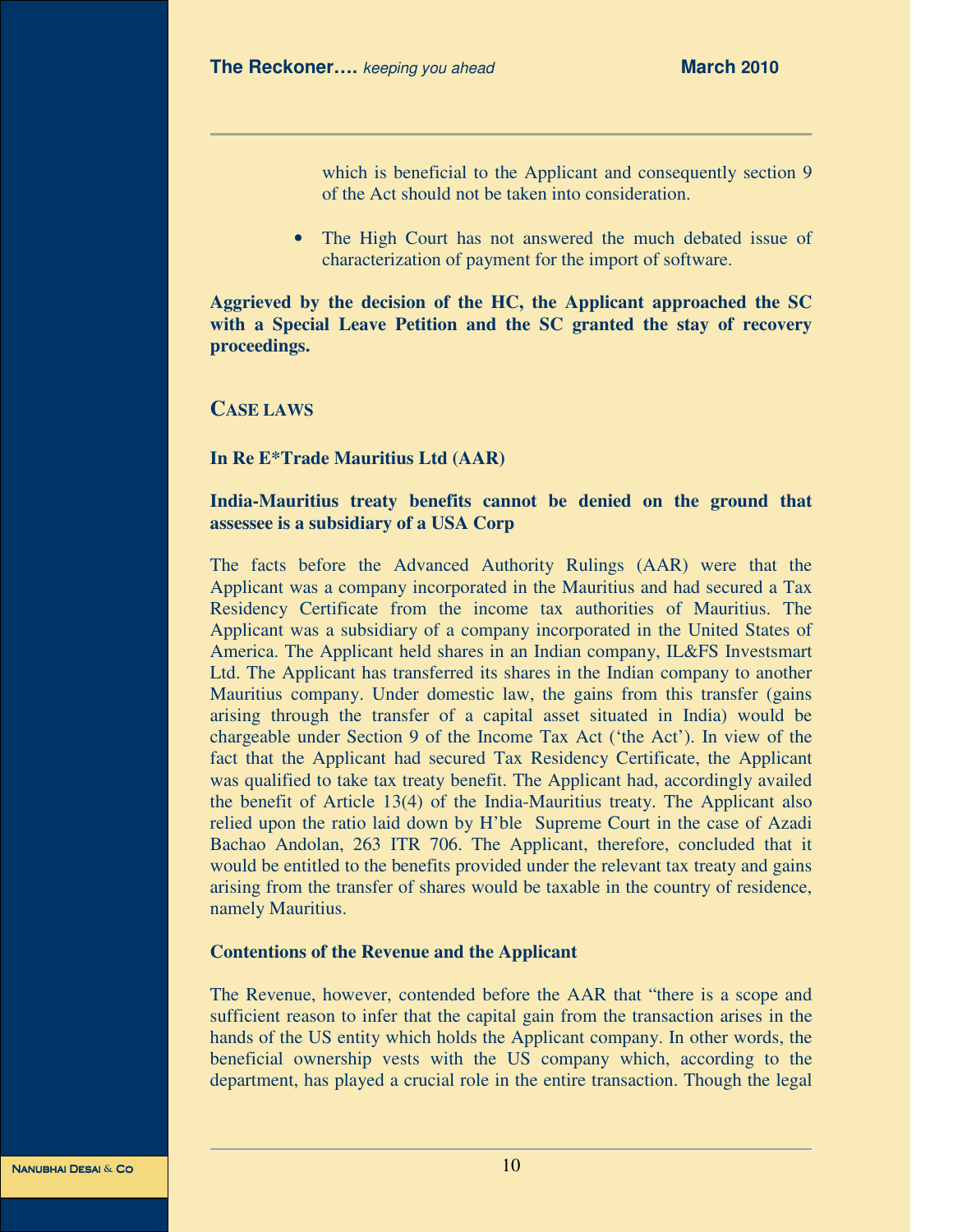ownership ostensibly resides with the Applicant, the real and beneficial owner of the capital gains is the US Company which controls the Applicant and the Applicant company is merely a façade made use of by the US holding Company to avoid capital gains tax in India."

According to the Revenue, considering that the 'real' beneficiary was the US parent of the Mauritius Applicant, the gains must be held to accrue to the US company. Under the relevant provision of the India - USA treaty, the gains would be taxable in India. Contrary to this argument, the Applicant contended that beneficial ownership is irrelevant in the context of Article 13 of the India - Mauritius treaty. Reliance was placed on the decision Azadi Bachao Andolan.

### **Ruling of AAR**

The AAR referred to CBDT Circular No. 789 and upheld the benefits available under the tax treaty. It was held that under Article 13(4) of the tax treaty, capital gains are not liable to tax in India in the hands of Applicant. The AAR also relied on the decision of the Supreme Court of India in the case of Azadi Bachao Andolan. AAR ruled that the effect of decision of Azadi Bachao Andolan is that there is no "legal taboo" against 'treaty shopping'. AAR observed that treaty shopping and the underlying objective of tax avoidance/mitigation are not equated to a colourable device. AAR also stated that if a resident of a third country, in order to take advantage of a tax treaty, sets up a conduit entity, then the legal transactions entered into by that conduit entity cannot be declared invalid. AAR further stated that the motive behind setting up such conduit companies is not material to judge the legality or validity of the transactions. The principle that "every man is entitled to order his affairs so that the tax is less than it otherwise would be" is applicable. The AAR, while dealing with the maintainability of the application, held that there was no existing dispute with the tax authorities. It was observed by the Authority that the proceeding before the High Court has only concerned with the aspect of deposit of tax with the tax authorities. Finally, AAR stated that tax avoidance is not objectionable if it is within the framework of law and not prohibited by law.

However, AAR ruled that a transaction which is 'sham' in the sense that "the documents are not bona fide in order to intend to be acted upon, but are only used as a cloak to conceal a different transaction" stands on a different footing. AAR further stated that for an act to be a 'sham', the parties thereto must have a common intention not to create the legal rights and obligations which they give the appearance of creating.

All the relevant facts, as to the legal formalities for purchase of the shares and their subsequent transfer, had been analyzed by the AAR. It is also noted by the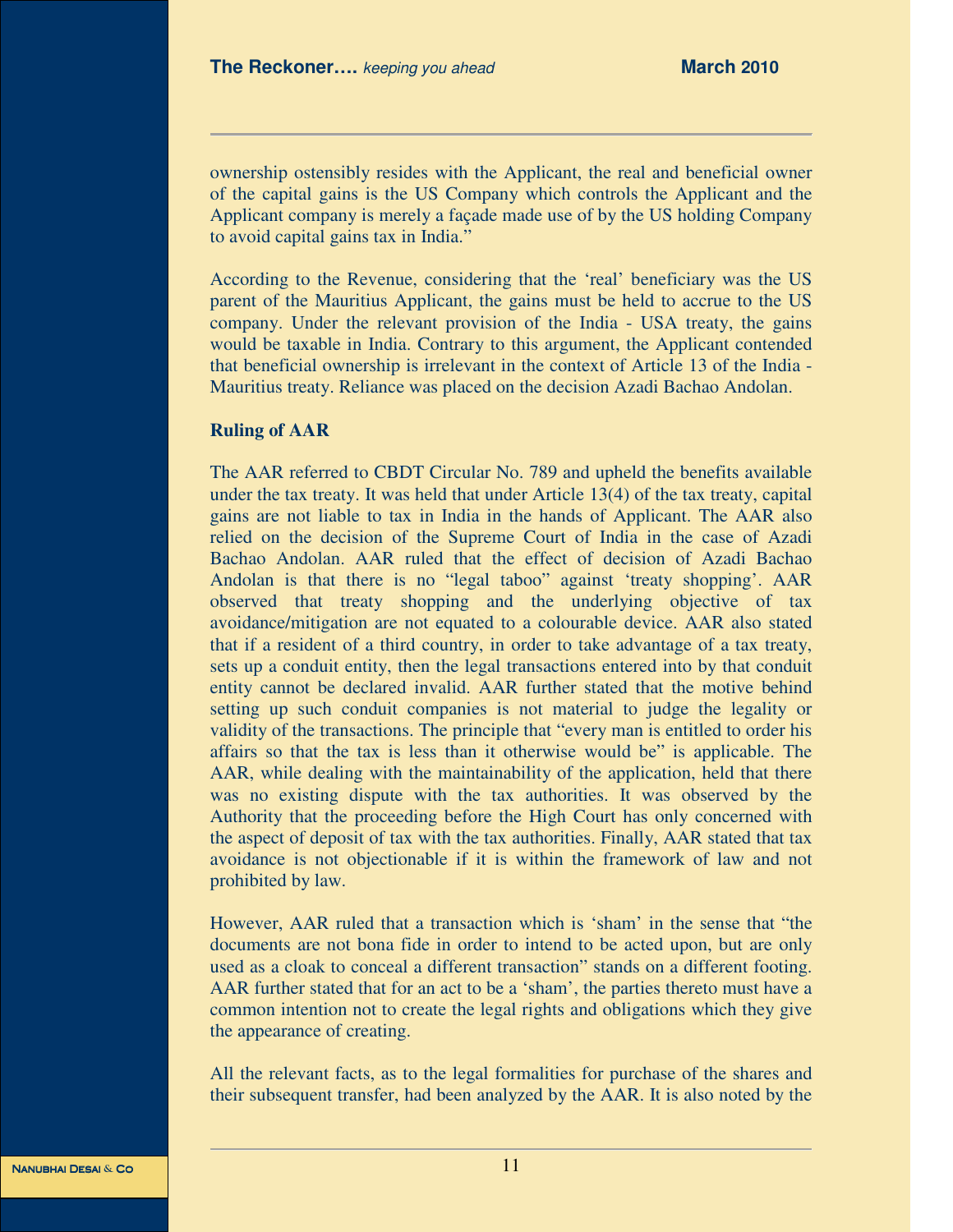AAR that the consideration for transfer of shares had been received by the Applicant. AAR ruled that it is difficult to assume that the capital gain has not arisen in the hands of the Applicant but had arisen in the hands of the USA parent company. The AAR observed that while, tax department can make enquiry with the US parent company, the scope of the enquiry should be within the confines of the legal position laid down by the Supreme Court.

Consequently, the AAR ruled that gains made by the Applicant were not chargeable to tax in India.

### **In Re Laird Technologies India Private Limited (AAR)**

**If the sum not chargeable to tax in India, then tax not required to be withheld under Section 195 of the Act while making the remittance outside India** 

Laird Technologies India Private Limited (Laird India or the Applicant), subsidiary of Laird Technologies, Singapore, is a group company of Laird Group Plc, UK.

The Applicant was Laird Group Plc's first manufacturing facility in India, which was located within the Nokia Special Economic zone at Sriperumbedur near Chennai. The Applicant was, inter alia, engaged in the business of designing and manufacturing antenna and battery packs for the mobile phone industry. It had business dealings with leading electronic manufacturers in India such as Nokia, Sony Ericsson, etc..

Laird Technologies Inc, USA with its headquarters in St. Louis (Laird USA), a unit of the Laird Group Plc, UK, was a globally known designer and manufacturer of Antennae, EMI, data communications, etc. Laird USA has manufacturing plants and technical support operations in the US and various other countries. Laird USA was a 'tax resident' of USA. Laird USA had negotiated an agreement and had entered into an Assignment Agreement. A Product Purchase Agreement (PPA) was executed by and between Nokia Corporation, Finland, and its affiliates on the one part and the Laird USA and its affiliates on the other part. The PPA, inter alia, covers the supply of products in relation to Nokia's manufacturing requirements in India. In order to assign its rights and obligations under the PPA in connection with the supplies of its products to Nokia India Pvt. Ltd. (Nokia India) for a period of 5 years, in favour of the Applicant, Laird USA entered into an Assignment Agreement ("the Agreement") with the Applicant.

Under the Agreement, Laird USA irrevocably assigned all its beneficial rights, title, interest, obligations and duties in connection with supply to Nokia India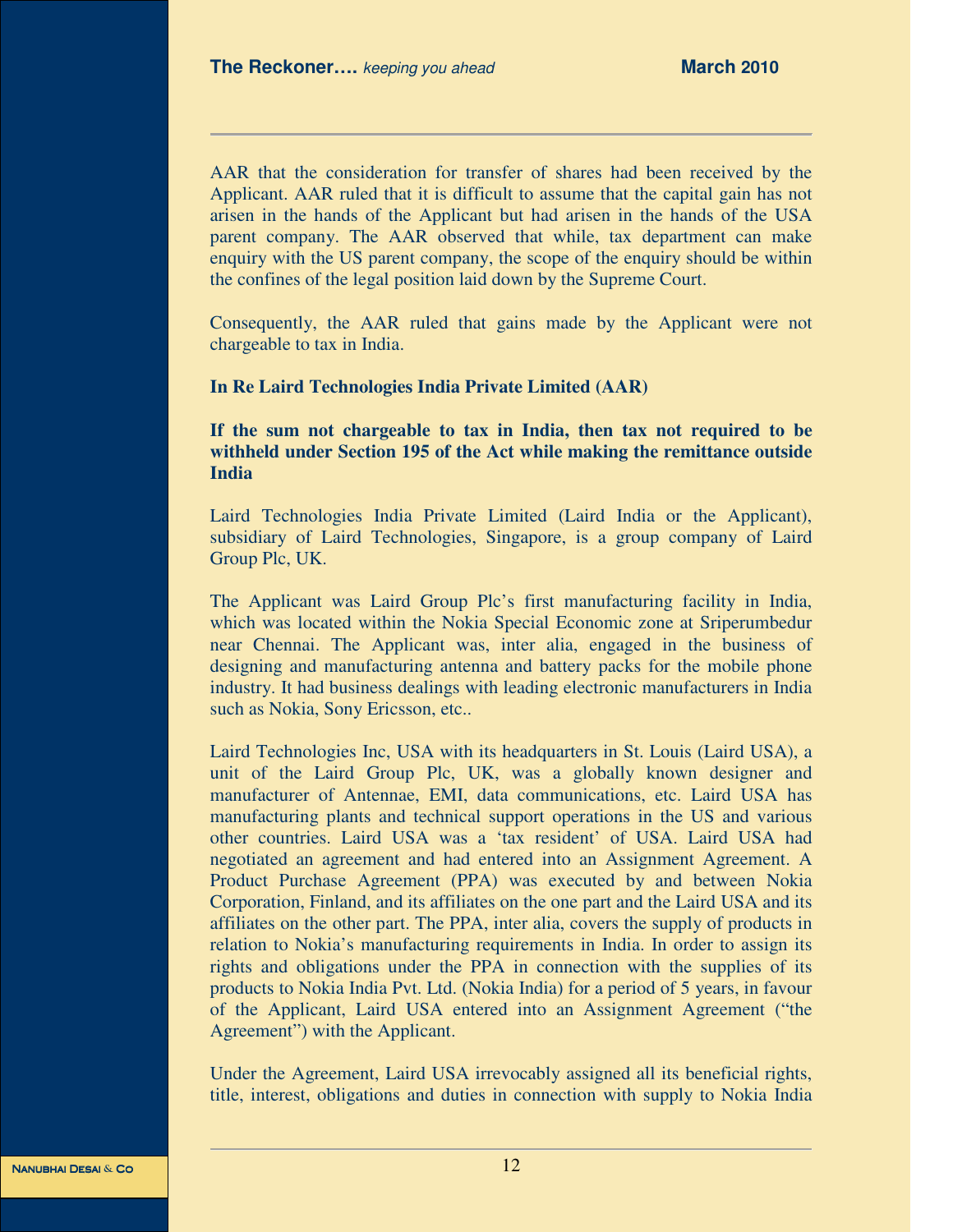under the PPA in favour of the Applicant. As per the Agreement, the Applicant would act in an independent status and supply the products to Nokia India at its own risk and obligations. The consideration of USD 5.3 million payable by the Applicant to Laird USA shall be paid within 30 days of from the invoice date outside India.

### **Issues raised before the Authority for Advance Rulings (AAR):**

Whether the amount receivable by Laird USA as per the Assignment Agreement is taxable in India having regard to the provisions of the Income tax Act ("Act") and the Double Taxation Avoidance Agreement between India and USA ("DTAA")?

If the answer to above question is in the affirmative, then, to what extent and in which year(s) would the receipt be taxable in the hands of Laird USA in India having regard to the provisions of the Act and DTAA?

If the answer to above question is negative, i.e., the amount receivable by Laird USA is not taxable in India, then, whether the Applicant is required to withhold tax under section 195 of the Act while making remittance to Laird USA?

### **Contention of the Applicant:**

Laird India, filed an application before AAR, stating that the consideration under the Agreement would be received by Laird USA outside India and the PPA and the Agreement have been executed outside India. Since the capital asset that inheres in PPA is located and transferred outside India, Laird USA does not trigger a business connection in India, under section  $9(1)(i)$  of the Income-tax Act or `Permanent Establishment' (PE) in India within the definition of Article 5 of India-USA DTAA, there is no taxable income either on accrual or receipt basis in India, under the Act or under Article 7 of the DTAA. The payments to Laird USA being not chargeable to tax in India, the Applicant is not required to withhold any tax under section 195 of the Act.

Even if the consideration received by Laird USA under the Agreement is construed as business profits, it would not be taxable in the absence of Laird USA having a business connection or a permanent establishment in India as per the provisions of the Act and the DTAA, respectively. The Applicant is not acting as an agent of Laird USA in any capacity and the Applicant would supply the products to Nokia India on a principal to principal basis and not on behalf of Laird USA.

### **Ruling of AAR**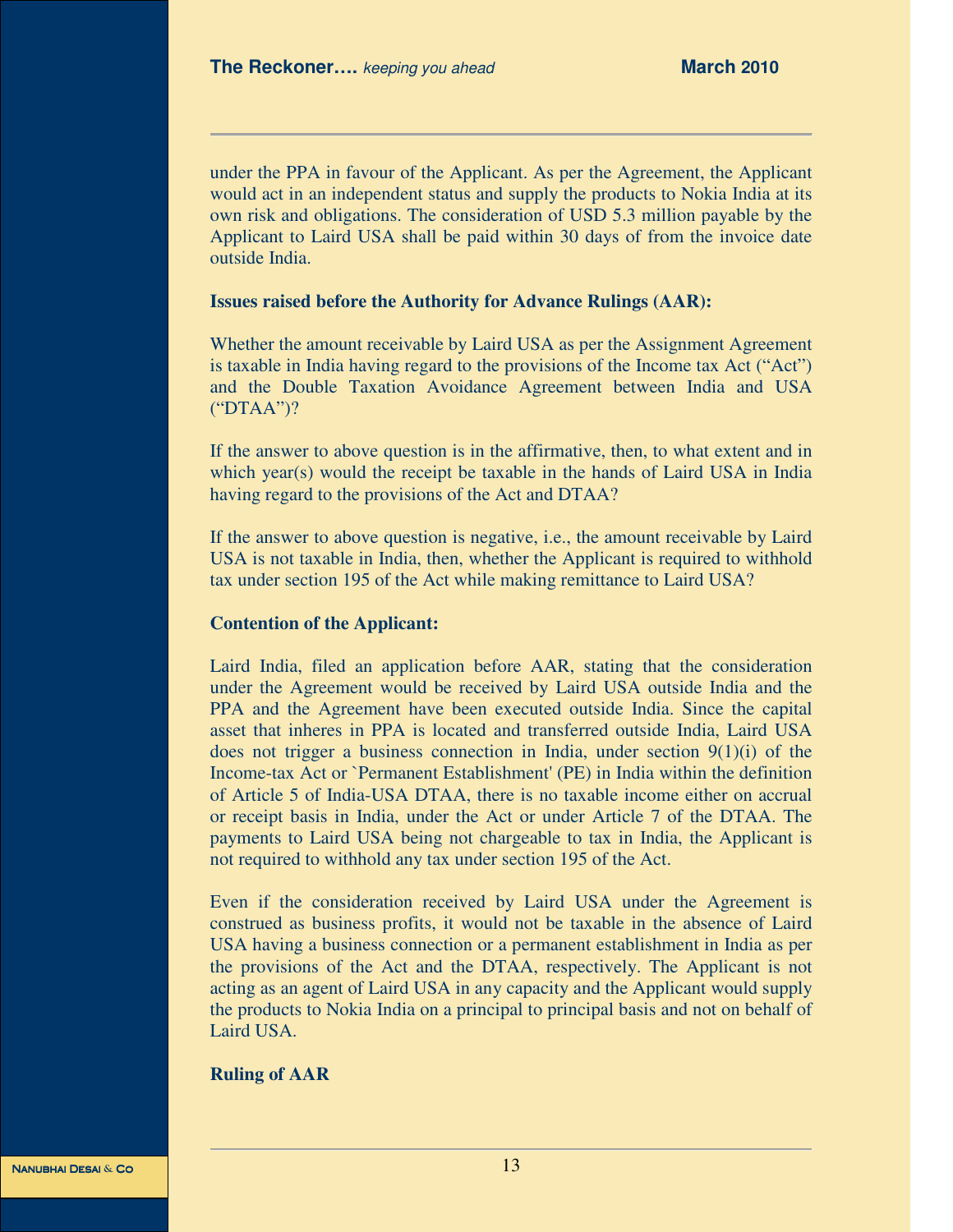AAR ruled that the amount of consideration received for assignment of contractual rights by Laird USA from the Laird India is in the nature of business profit that has accrued or arisen in India. However, as the Laird USA has no PE in India, the same is not liable to be taxed under the Act, having regard to Article 7(2) of the DTAA. Further, it also ruled that in the absence of a permanent establishment for the US company, Laird India was also not required to withhold tax under Section 195 of the Act while making the remittance of the fees.

**In Re Royal Bank of Canada (AAR)** 

### **FIIs not taxable in absence of permanent establishment**

### **Facts of the case**

The Royal Bank of Canada (the "Applicant"), registered as an FII with the Securities and Exchange Board of India ("SEBI"), undertakes trading in the derivatives segment of the Indian stock exchanges and intends to trade in equity instruments in near future. The Applicant approached the Authority to ascertain its tax liability with respect to the income earned from the derivative transactions and dealings in shares and securities undertaken in accordance with the provisions of the Income Tax Act, 1961 (the "Act") and the India-Canada Tax Treaty.

### **Arguments by the Applicant**

The Applicant primarily contended that the derivative transactions undertaken were a part of its trading activity with no intention to hold on long term basis and thus the income from such activity was in the nature of business income; not being taxable in India on account of the Applicant not having a permanent establishment in India in accordance with Article 7 of the India-Canada Tax Treaty. The Applicant placed heavy reliance on the case of In Re, Morgan Stanley and Co. International Limited, where the Authority had upheld a similar argument in relation to derivative contracts. Similarly, the Applicant stated that the sale / purchase of shares and other securities were also for the purpose of earning trading profits.

### **Contentions of the revenue**

The Revenue argued that as per the foreign exchange regulations and SEBI regulations, the Applicant being a FII, was only permitted to make 'investments' in capital markets and was not permitted to "trade" in shares, securities and derivative contracts. The Revenue further contended that provisions relating to taxation of FIIs under the Act (Section 115AD) did not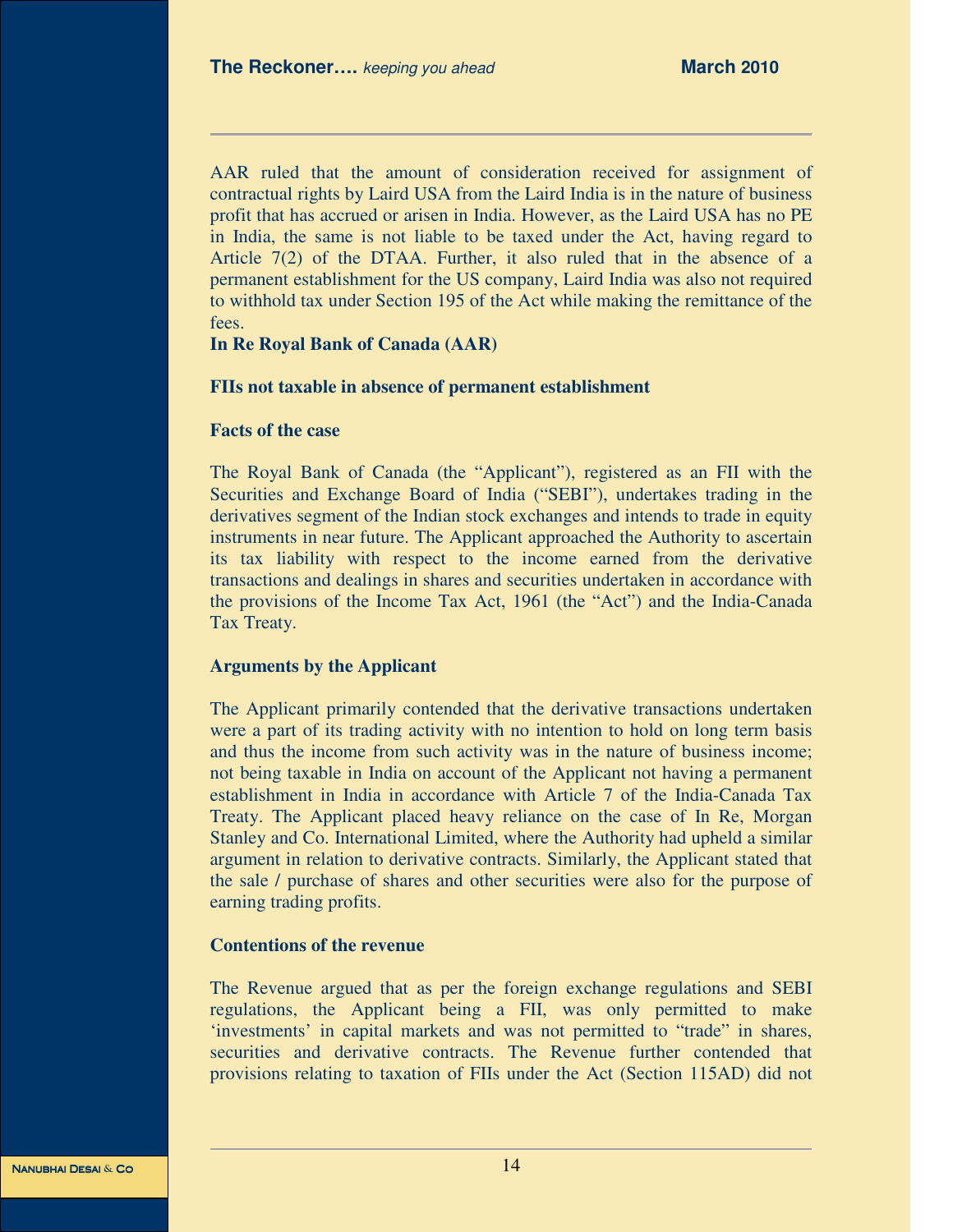envisage an FII to earn any income other than capital gains on account of transfer of securities.

### **Ruling of AAR**

The Authority undertook detailed and in-depth analysis of the exchange control and SEBI regulations with respect to the permissible activities by FIIs in India, the provisions of Section 115 AD of the Income Tax Act and the earlier rulings of AAR in this regard. They placed reliance on the ruling of AAR in the case of Morgan Stanley, where the Authority had observed that derivatives had a short life of 3 months and they do not yield any income in the nature of dividends; income can be derived only on their purchases and sales and so they are held only as stock-in-trade.

The Authority distinguished the ruling in Fidelity North Star Fund, relied upon by the Revenue, as the income therein did not relate to derivatives. However, the Authority referred to the observations in the ruling to the effect that there is no prohibition for FIIs to deal in exchange traded derivatives.

As regard to the applicability of the provisions of Section 115 AD of the Act, the Authority rejected the arguments of the Revenue and observed that Section 115AD had a wide scope of application and would include in its purview the trading income derived by FIIs from trading in exchange traded derivatives.

### **In Re HMS Real Estate Pvt. Ltd. (AAR)**

**Architectural services provided by a limited partnership is liable to tax as "fees for technical / included services" as per the provisions of India-US Double Taxation Avoidance Agreement** 

### **Facts of the case:**

HMS Real Estate Pvt. Ltd. ('the Applicant) is an Indian company engaged in the business of development and management of commercial real estate. The Applicant proposed to construct an international quality commercial office/hotel complex in Gurgaon. For this purpose, the Applicant has entered into an agreement with Hellmuth, Obata + Kassabaum L.P. (HOK), a limited partnership, which is a resident of USA, for provision of Architectural Design Services.

Pursuant to the said agreement, M/s RSP Architects Planners and Engineers Pvt. Ltd. (RSP) have been appointed as an associate architect. HOK and RSP are to work jointly and on a co-operative basis in order to perform the entire design,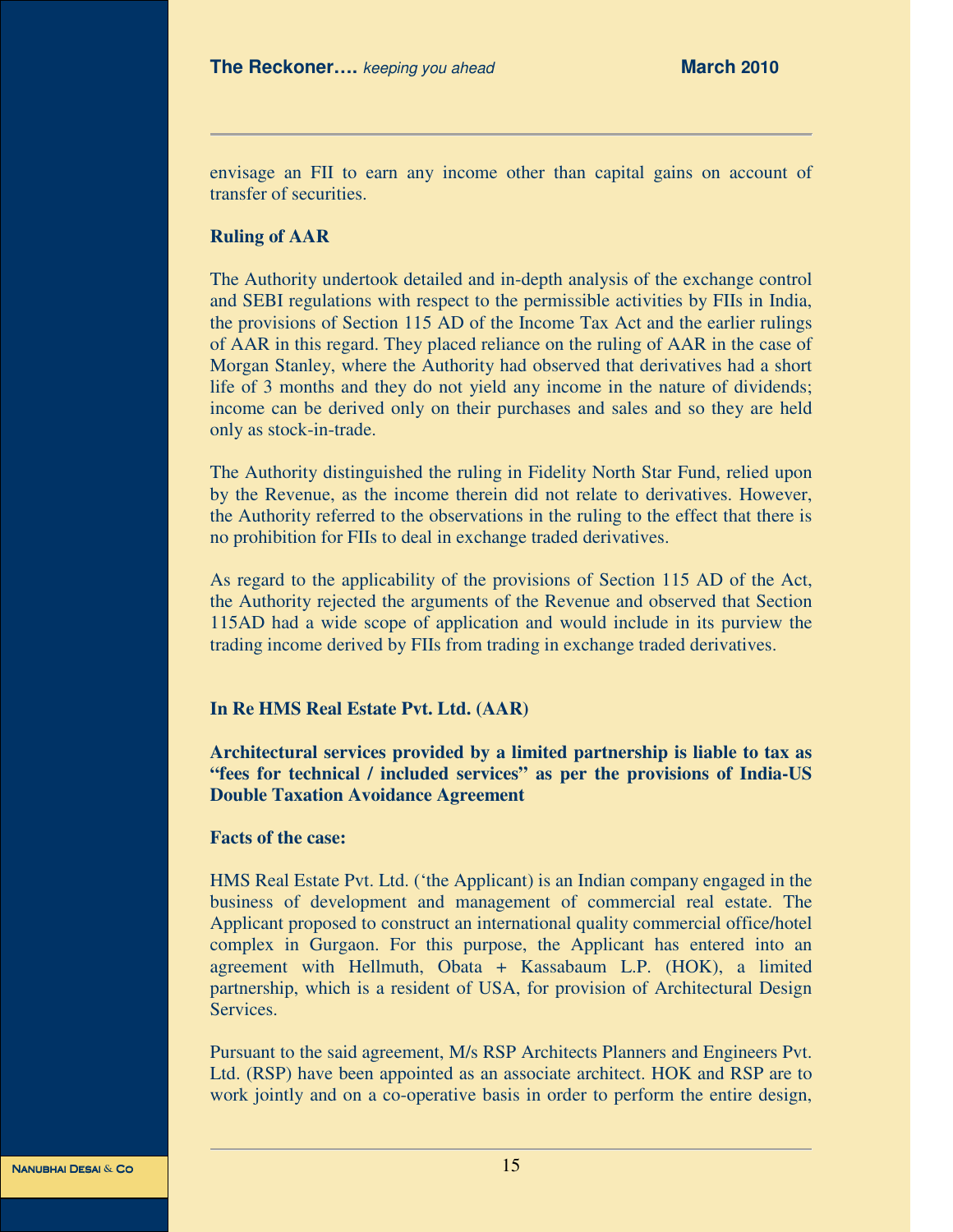construction documents and construction administration for the Project. Each of them would be responsible for their share of work but jointly responsible for providing the entire design, construction documents and construction administration services necessary to complete the Project.

The scope of work under the agreement can be summarized as follows:

- a) Development of program and master plan concept Design;
- b) Development of Schematic design concepts;
- c) Preparation of Design Development drawings;
- d) Coordination and drawing review of documents;
- e) Assisting the owner in bidding and contractor selection process;
- f) Observing construction progress;
- g) Review of cost saving and alternative proposals; and
- h) Additional services as may be required.

In respect of the above items of work, HOK will be compensated a fixed fee (net of taxes). It is conceded by the Applicant that payment received for the services rendered in the third stage i.e. during the construction are liable to be taxed as 'fees for technical services' (FTS). In addition to this compensation, a further amount is payable at various stages which is by way of reimbursement of compensation payable to the consultants in USA.

The services except the construction administration, are to be performed outside India. The designs and drawings are transferred electronically to the Applicant and the ownership including the copyrights of the drawings and designs vests in the Applicant. Development of designs will be carried out by means of byweekly tele-conferencing and video-conferencing. For the purpose of developing the designs, HOK will engage specialist consultant outside India. After the delivery of designs, the preparation of detailed construction documents will take place in India by the Indian Architects in consultation with HOK. HOK will provide advisory for preparation of construction documents. Employees of HOK have come to India for a maximum period of 50 days for providing supervisory services.

The schematic design and design development work has already been completed.

### **Question before the Authority for Advance Rulings (AAR):**

- 1. Whether the compensation payable to HOK as per the terms of the can be disintegrated in three parts, viz.,
	- a) for development and sale of designs;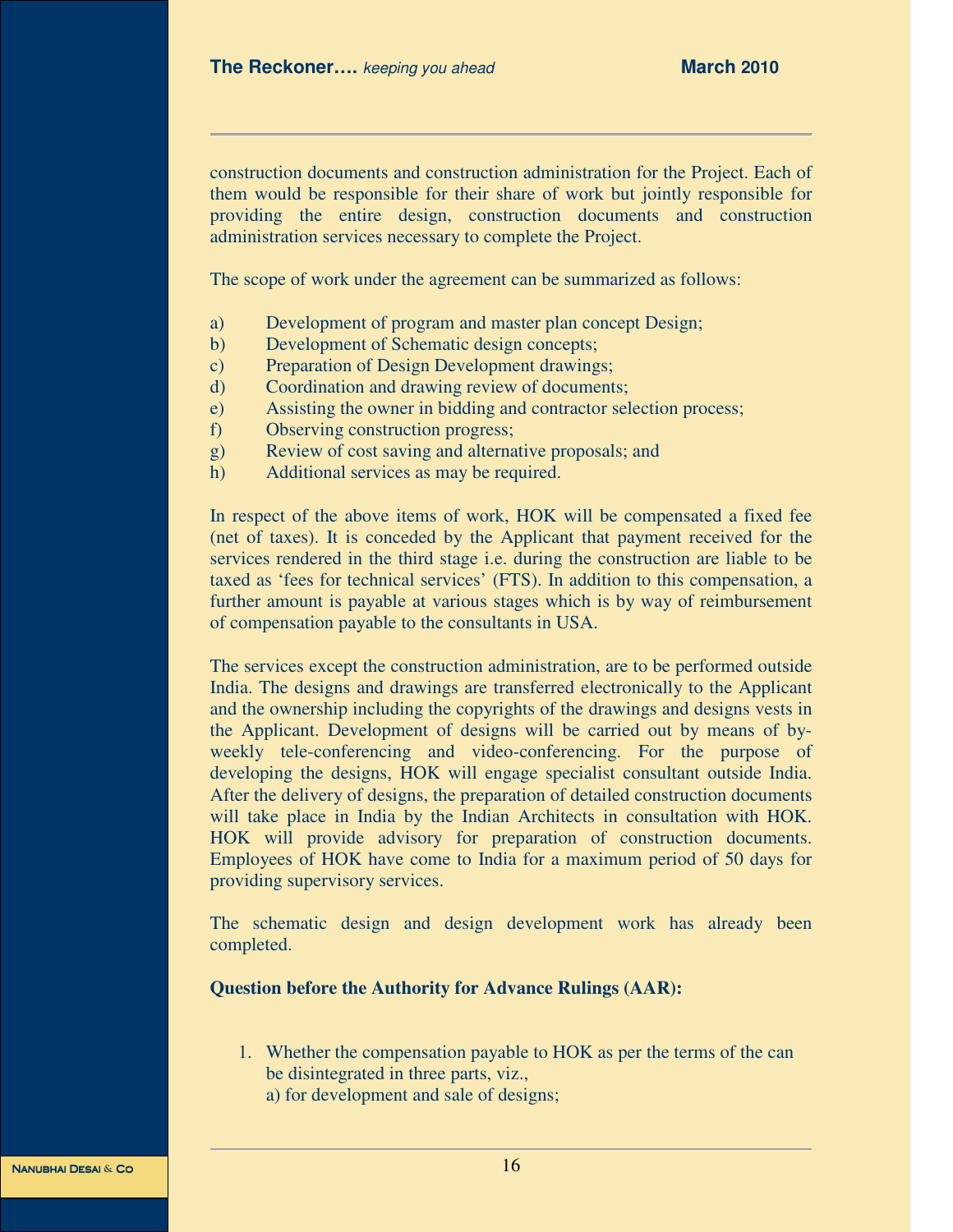b) consultancy for construction documents; and c) for construction administration and additional services?

- 2. If the answer to the above is affirmative:- Whether consideration payable for sale of designs is taxable under the India-USA Double Taxation Avoidance Agreement (DTAA) in view of the facts that the US entity does not have any permanent establishment (PE) in India?
- 3. Whether payment of fees for technical advisory services to HMS / Indian Associate Architects during the Phase-2 of the Project (Construction Document) is taxable under the Article 12(4) of the DTAA even though it is to be excluded from "included services" under Article 12(5) (a)?
- 4. Whether fees for supervisory/advisory services during the Construction Administration phase is taxable under Article 12(4) of the DTAA and, if so, would such fees attract tax at the rate of ten per cent as prescribed in Section 115A of the Income Tax Act (Act)?
- 5. Whether reimbursement of expenses actually incurred by HOK without any mark-up is subject to provisions of Section 195 of the Act?

### **Contentions of the Applicant:**

The payments made to HOK (excepting those at the 'construction administration phase') do not fall within the definition of royalty under Article  $12(3)(a)$  of the DTAA;

The payments also do not fall under 'fees for included (technical) services' within the meaning of Article 12(4) of the DTAA. Even if they are treated as 'business profits' accruing or arising in India, the same cannot be subjected to tax under the Act in the absence of a PE , having regard to the provision of Article 7(1) of the DTAA. As the number of days of presence of HOK employees in India will be much less than the prescribed number of days, a service PE cannot be inferred.

On termination of the agreement by the owner or on payment by owner to architect of all sums due, all drawings, specifications, models and work product prepared in connection with the project shall become the property of the owner.

### **Analysis and Ruling of AAR:**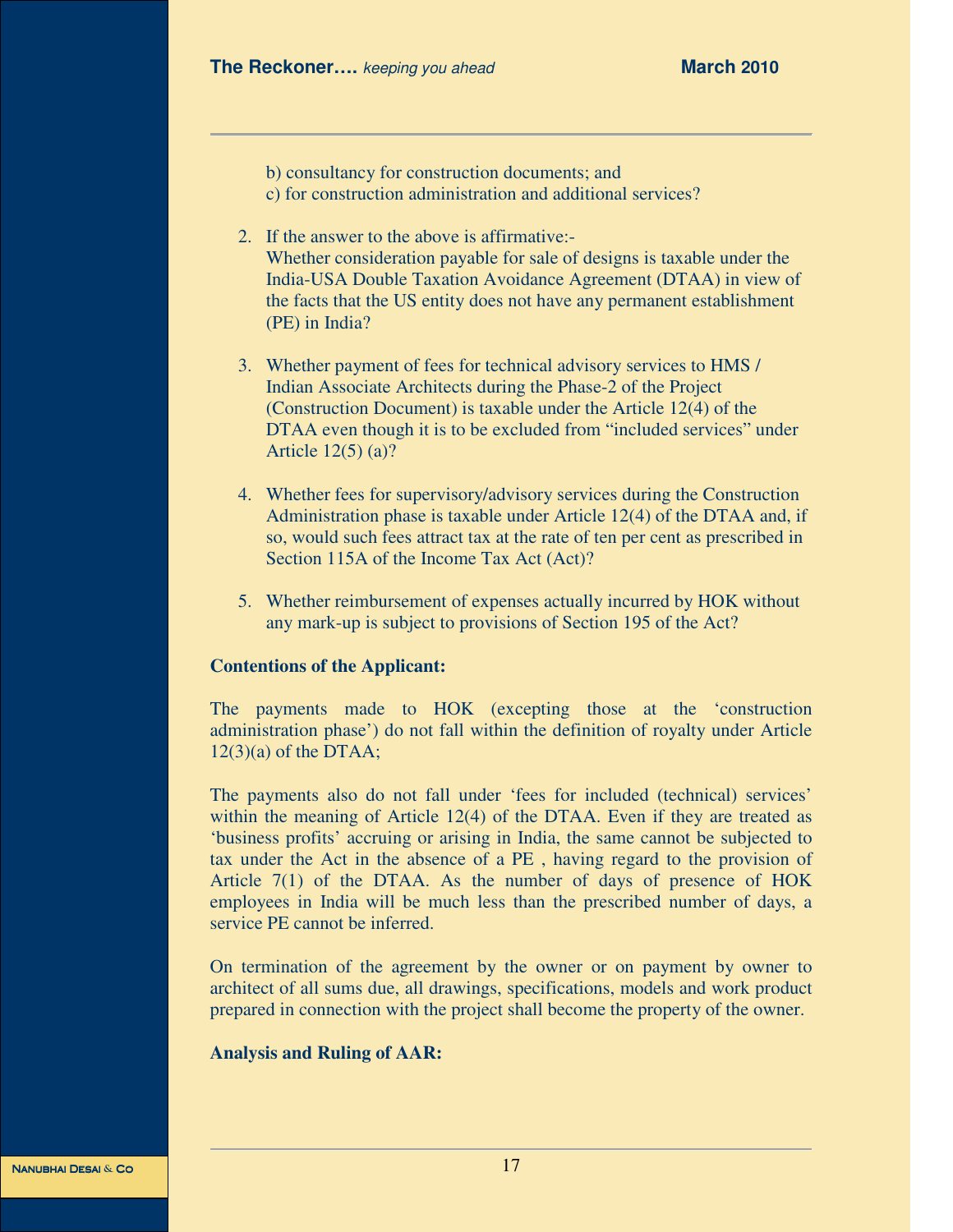The Applicant's contented that on the basis of terms and conditions of the Agreement in relation to conveying the right, title and interest, which the Architect has in the drawings, specifications, models and work product (which are described as 'products of services'), the transaction has to be regarded as one of sale of designs. This contention of the Applicant has not been accepted by the AAR. The agreement shall be read as a whole. The AAR noted that the approach should be to ascertain what is the true scope and dominant object of the contract. The AAR stated that a holistic view needs to be considered in viewing the agreement without being carried away by the apparent tenor of some of the clauses of the agreement.

The AAR stated that the agreement is in reality nothing different from what is described in the opening sentence i.e. "design and consultancy services". It, further, stated that at every stage starting from the conceptual stage till construction, the Applicant looks for the services and expert advice of HOK. HOK acts in close collaboration with the Applicant, the associate Architect and the Consultant. Bi-weekly meetings through teleconferencing are regularly held. The Applicant's role in the project is all-pervasive.

It is further observed by the AAR that the Applicant does not go out of picture once the so-called sale of drawings and designs take place nor can it be said on a reasonable basis that everything else done or performed by HOK is merely incidental or subordinate to the transfer of plans, drawings and designs. The facts such as the separate specification of price for convenience of payments and adhering to schedules or that a major portion of the amount is payable at the design development stage are not conclusive.

AAR noted that having regard to the scope, objective and predominant features of the Agreement, the HOK must be said to have received payment in the nature of FTS or included services within the meaning of Article 12(4)(b) of the DTAA. AAR stated that it is significant to note that the latter part of clause (b) of para 4 deals with "development and transfer of a technical plan or technical design". On analysis of the facts, AAR stated that the limb of clause (b) is squarely attracted to the present case because technical services rendered by HOK resulted in the development and transfer of technical plan and design to the Applicant. In this connection, AAR stated that if an out-right transfer of a design or plan for consideration has to be treated as an independent transaction unrelated to the services, the scope of latter part of clause (b) will be considerably diluted and the very purpose for which the said words were included in the definition of FTS will be defeated.

Further, it is stated that the architectural services rendered by HOK can also be brought within the fold of the expression 'make available'.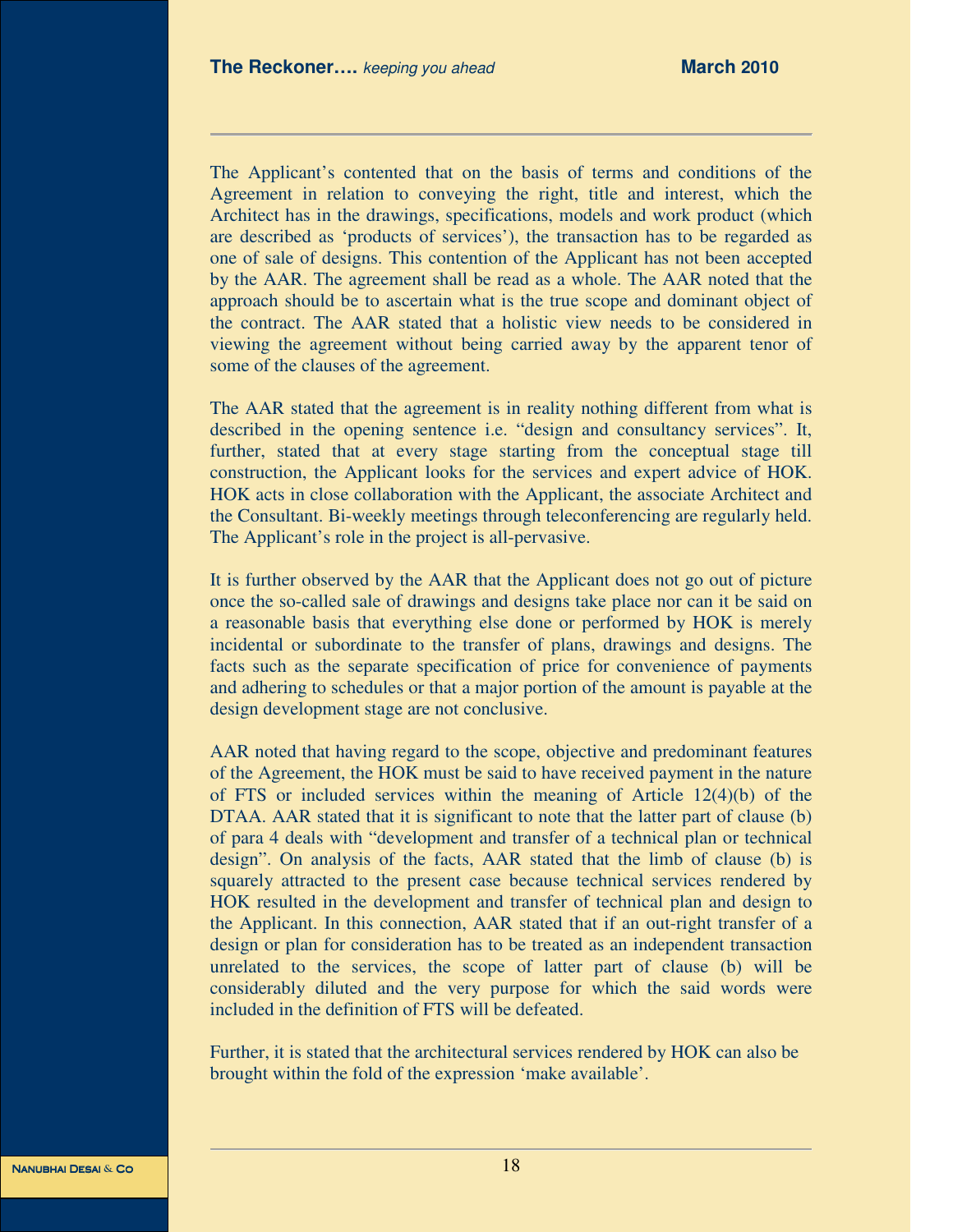Based on its analysis and facts, the AAR stated that the basic(design) services which include preparation of Master Plan, concept design, schematic design, design development and construction documents, assistance in bidding and contractors' selection process and consultancy during construction phase are all part of architectural services undertaken by HOK as per the Agreement and the payment received by HOK for furnishing all these documents and services to the Applicant fall appropriately within the meaning of 'fees for included services' under Article 12(4)(b) of the DTAA.

The AAR stated that the reliance placed by the Applicant on the decision of Davy Ashmore India Ltd. (190 ITR 626) and International Tyre Engineering Resources (319 ITR 228) are clearly distinguishable from the Applicant's case.

In connection with the payments to consultants, AAR stated that the remittances to HOK for the purpose of making payments to Consultants under the Agreement can also fall under Article 12(4) (b) as they also render architectural services. It is further stated by AAR that since HOK is not the beneficiary of the said payments and the same are to be passed on to the consultant in USA for the services rendered outside India such payments will not attract tax liability under the Act in India. But, it is made clear that the actual payments made to the Consultant can be verified by the Revenue and, if any, adverse material comes to light, appropriate steps according to law can be taken. Thus, AAR stated that the receipts by HOK on account of consultancy fee payable to the Consultant on actual basis will not give rise to taxable income in India and therefore, withholding of tax under Section 195 is not necessary.

As regard to the payment of fees for technical advisory services at the construction documents stage, it cannot be considered as ancillary and subsidiary to the sale of property and therefore, does not get excluded from Para 4 of Article 12 by virtue of clause (a) of Article 12 (5) of the DTAA.

For the applicable rate of taxes, the AAR stated that the rate of 10 per cent as per Section 115A(1)(b)/(BB) is applicable in regard to the taxation of income arising from fees for technical/included services as the said rate is less than the rate specified in the DTAA.

### **In the result, the questions are answered as follows:**

The Agreement is to be viewed as a whole and the three components of the contract (referred to in the question) cannot be considered in water-tight compartments.

The entire consideration receivable by HOK from the Applicant is liable to be taxed in India 'as fees for included services' as per Article 12 (4) of the Tax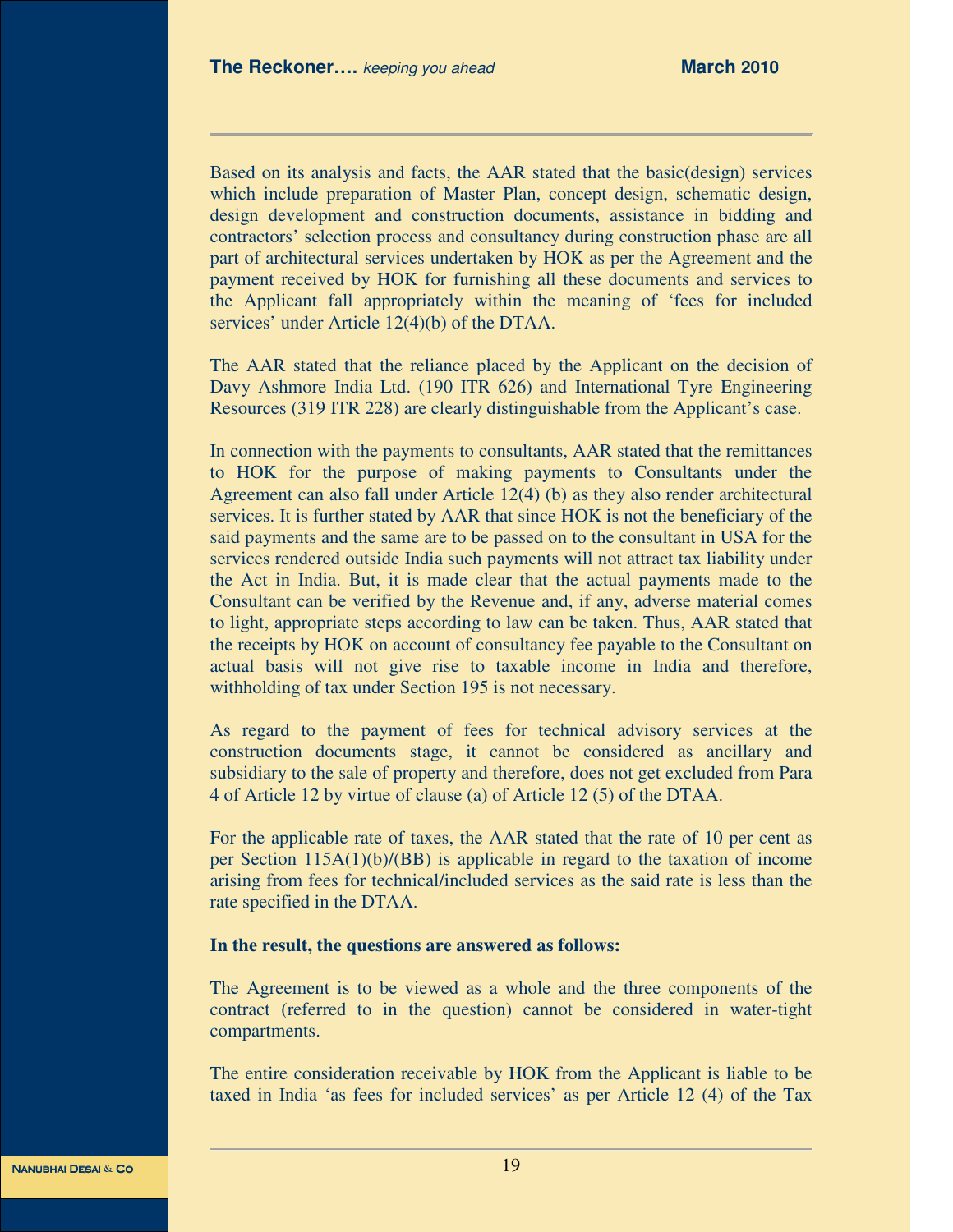Treaty. However, the amount payable as consultancy fees to the consultants in USA has to be excluded while computing the chargeable income. As regard the payment of fees for technical advisory services at the construction document stage, it cannot be considered to be ancillary and subsidiary to the sale of property and therefore, does not get excluded from para 4 of Article 12 by virtue of clause (a) of Article 12 (5) of the Treaty.

As regard payment for "additional services" to HOK, no view is expressed as the details thereof are not available.

The rate of 10 per cent as per Section  $115A(1)(b)(BB)$  is applicable in regard to the taxation of income arising from fees for technical/included services as the said rate is less than the rate specified in the Treaty.

The payment of amounts to the Architect – HOK by way of reimbursement of expenses actually incurred by it does not constitute chargeable income and withholding tax under section 195 is not necessary.

### **In Re Real Resourcing Limited (AAR)**

### **Treaty between India and United Kingdom – Indian decision on taxability of referral fees, whether virtual office a PE**

### **Facts of the case:**

M/s Real Resourcing Limited, (The Applicant) was a company incorporated in UK and was a tax resident of the UK and it was a subsidiary of S-Three Group Plc.

The Applicant intended to render the recruitment services where the Applicant would place a candidate with an Indian company and receive payment for providing such service from the Indian company; and referral services where the Applicant would refer potential Indian clients to a third party based in India for which the payment will be received by the Applicant from the third party in India.

### **Issue before AAR:**

The issue before the AAR was, whether the payments received by the Applicant for the proposed recruitment services and referral services are liable to be taxed in India?

### **Contentions of the Applicant:**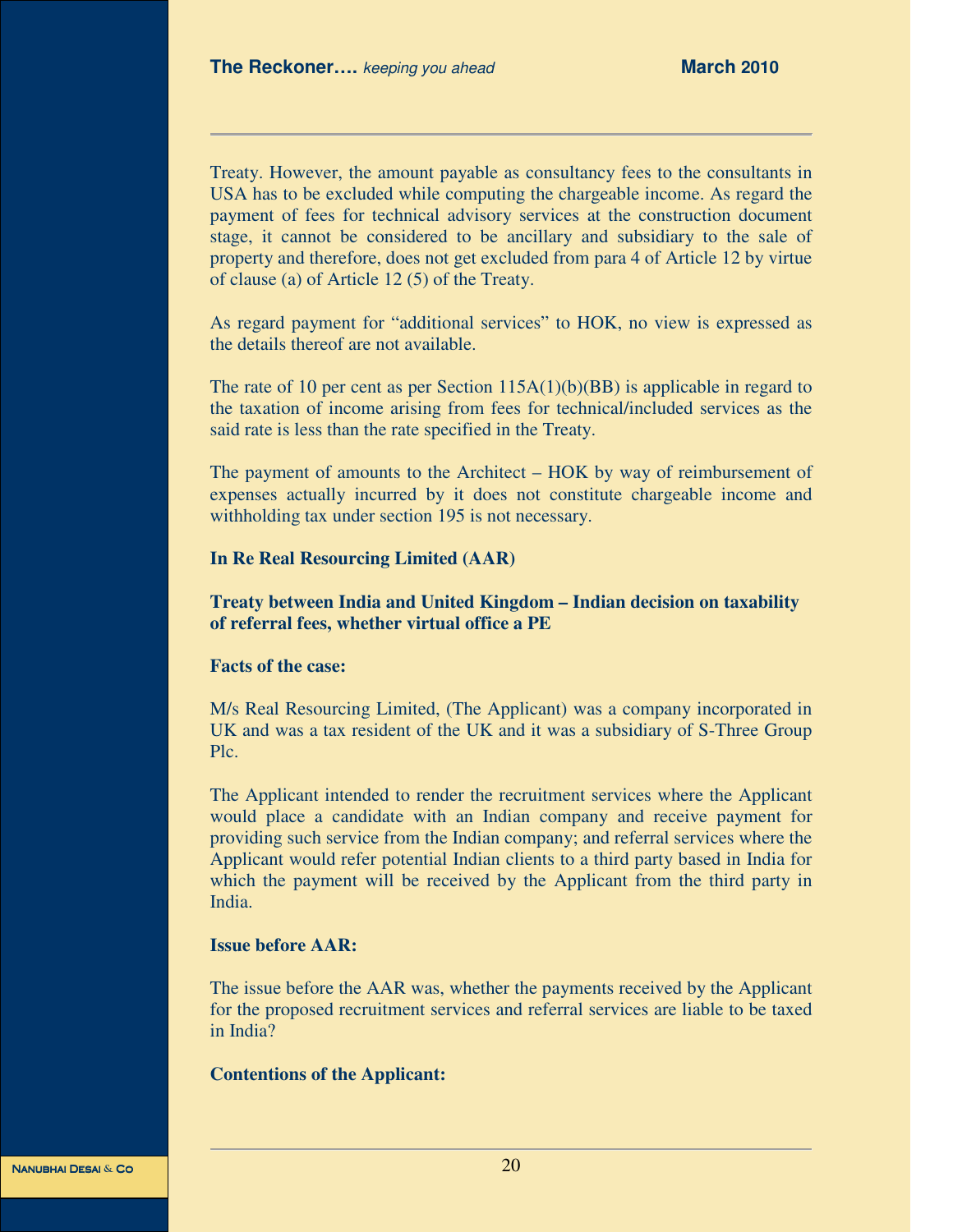The Applicant that the payments received by it in respect of the services provided by it were not chargeable to tax as it has no Permanent Establishment (PE) in India. Secondly, the office of the Applicant in India is basically a virtual office, i.e. the Applicant has the use of an address and telephone number in New Delhi for the purpose of communication but it does not have actual office space in India, and therefore, it does not have any kind of physical presence in India. Further, the Applicant contended that as per the India – UK Tax Treaty, the provision relating to FTS does not apply. Therefore, when making the payments to the Applicant, the Indian clients are not obliged to withhold tax under Sec. 195 of the Income Tax Act, 1961. The Applicant placed reliance on the decision of the AAR in the case of Cushman & Wakefield (S) Pte Ltd.

### **Contentions of the Department:**

The Tax Authorities contended that the Applicant has not furnished full facts to establish that it has no PE in India while being engaged in recruitment related activities. Further, it was observed that the Applicant has an office at New Delhi which is indicative of the presence of the PE of the Applicant in India. The tax authorities also contended that the services provided by the Applicant are in the nature of FTS as the database maintained by the Applicant for providing information of suitable candidates for recruitment is in the nature of consultancy services, and the Applicant would make available the experience and skills of the candidates who seek recruitment and, therefore, Article 13 of the India – UK Treaty applies. Further, the information downloaded from internet indicates that the Applicant has an office in New Delhi and is indicative of the presence of PE of the Applicant in India.

### **Ruling of AAR:**

The AAR ruled that collecting data and analyzing it, and making a database for providing information on suitable candidates for recruitment, even if they are in the nature of consultancy services, cannot be considered to be ancillary and subsidiary to the application of the right or information. Therefore, Article 13(3) of the India – UK Tax Treaty does not apply. The AAR further ruled that by giving access to the database, it cannot be said that information concerning industrial, commercial or scientific experience will be transmitted by the Applicant to the recruiting agencies. It would amount to unwarranted expansion of the terms FTS and Royalties. The AAR stated that consideration for providing information concerning industrial, commercial or scientific experience, basically involves the sharing of technical know-how and experience, which is not the case here. The AAR also ruled that it would be farfetched to suggest that the ingredient of "making available technical knowledge, experience, skill, know-how or process" is involved in this case. The AAR stated that taking steps to make available the experience and skill of candidates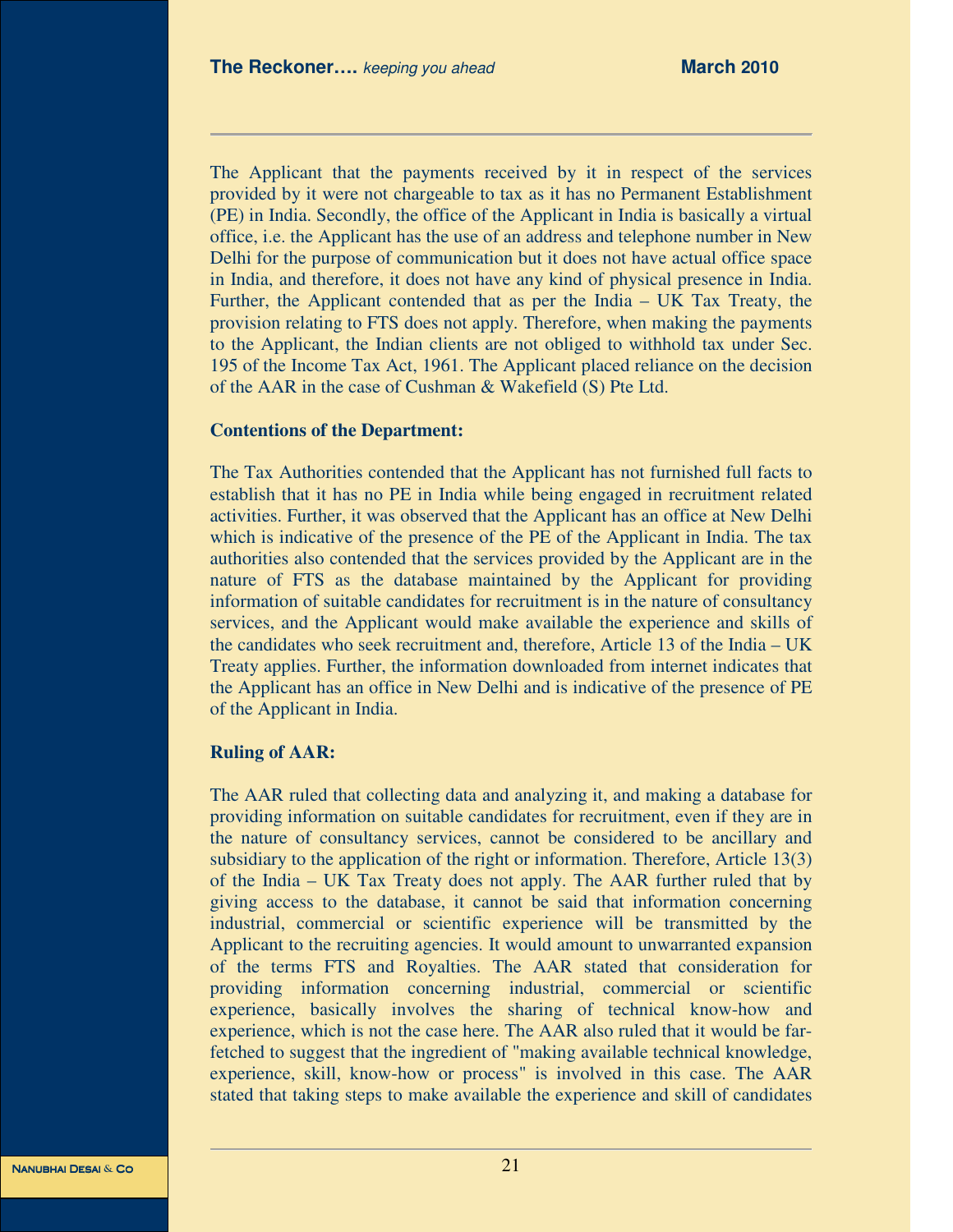available for recruitment does not at all fall within the ambit of making available the technical knowledge and experience of the service provider. The AAR further ruled that the Applicant correctly relied on the earlier decision of AAR in the case of Cushman & Wakefield (S) Pte Ltd. The AAR observed that the function of referring the potential Indian candidate to the Indian based recruitment company, without creating any commitment to recruit them, does not give rise to an inference of a PE in India. For rendering such services, a fixed place of business in India or dependent agent need not necessarily be in existence. The Delhi office of the Applicant is basically a virtual office for the purpose of communication only.

Accordingly, the AAR ruled that the receipts in the nature of referral fee from the Indian based recruitment company cannot be subjected to tax as "business profits" in the absence of a PE in India.

### **Van Oord ACZ India vs. CIT (Delhi High Court)**

**The obligation to deduct the tax at source u/s 195 (1) arises only when the payment is chargeable to tax. Karnataka High Court decision in the case of Samsung Electronic Company Ltd. distinguished.** 

### **Facts of the case:**

The Applicant, a wholly owned Indian subsidiary of Van Oord ACZ Marine Contractors BV, Netherlands, was engaged in the business of dredging, contracting, reclamation and marine activities. The Applicant executed dredging contract for an Indian company. The Applicant reimbursed mobilization and demobilization cost of INR 89.2 million to its parent company for the services provided. The Applicant filed an application with the tax authority for issuing 'NIL' withholding certificate since, there was no income element in the reimbursement of expenditure. The tax authority held that the reimbursement of costs to its parent company were liable to tax in India and directed the taxpayer to deduct tax at source at 11 percent. However, the Applicant filed its return of income without deducting tax on the payments made to its parent company.

The Assessing Officer (AO) disallowed the reimbursement expenditure on the ground that the Applicant had failed to deduct tax under section 195 of the Act, while making payment to its parent company. The Commissioner of Income-tax (Appeals) upheld the disallowance made by the AO. The Income-tax Appellate Tribunal (the Tribunal) observed that under section 195 of the Act, the Applicant is under an obligation to deduct tax at source if the payments are to be made to a non-resident. It is not for the Applicant to decide the taxability of payments in the hand of the non-resident recipient. In case the Applicant feels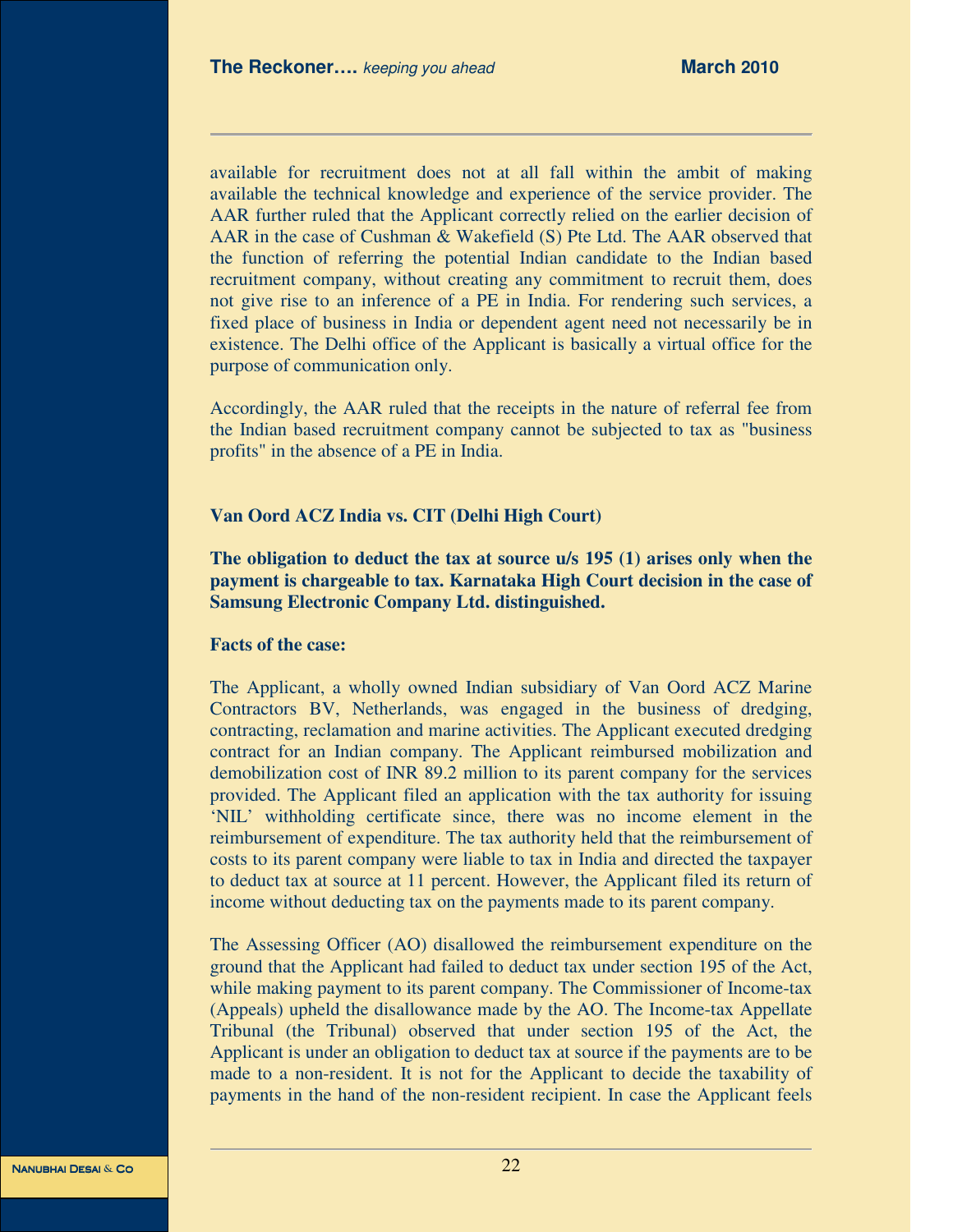that no such deduction is required or deduction is required at a rate lower than the prescribed rate, he is under obligation to file an application before the AO for obtaining a certificate to this effect under section 195(2) of the Act. Accordingly, since in the present case the Applicant did not deduct tax on the payments made to its parent company, such expenditure cannot be allowed under section  $40(a)(i)$  of the Act.

### **Decision of the High Court:**

The High Court observed that the Supreme Court in that case of Transmission Corporation of AP 239 ITR 387, was not confronted with the situation where the amount paid to non-residents was not at all chargeable to tax in India. The Supreme Court dealt with a situation where part of the sum paid to the nonresident was chargeable. In such situation the Supreme Court opined that the tax is to be deducted on the entire amount paid and not on the "pure income profits", as it was not for the Applicant to determine as to how much of the sum paid would be taxable in the hands of the recipient. However, from certain observations of the Supreme Court in the case of Transmission Corporation of AP 239 ITR 387, it is clear that liability to deduct at source arises only when the sum paid to the non-resident is chargeable to tax. Once that is chargeable to tax, it is not for the Applicant to find out how much amount of the receipts is chargeable to tax, but it is the obligation of the Applicant to deduct the tax at source on the entire sum paid by the taxpayer to the recipient. The judgment of the Supreme Court is not to be read as a statute.

The High Court further observed that from the language of the section 195 of the Act it is clear that the obligation to deduct tax is attracted only when the payment is chargeable to tax in India. This position in law further gets strengthened from various judicial pronouncements relied by the Applicant.

As regard to the applicability of the ratio laid down in the decision of the High Court in the case of Samsung Electronics 185 Taxman 313 (Kar), the Court observed that the context was different. In that case the Applicants wanted to show that the amount paid by them was not assessable to tax in the hands of the recipient. The High Court observed that when in the assessment proceedings relating to recipient, it is opined by the income tax authorities itself that the tax is not payable at all on the amounts so received, the provision of section 195 of the Act would not be attracted. Further, as held by the Supreme Court in the case of Transmission Corporation of AP Ltd. the High Court did not agree with some of the observations made by the Karnataka High Court.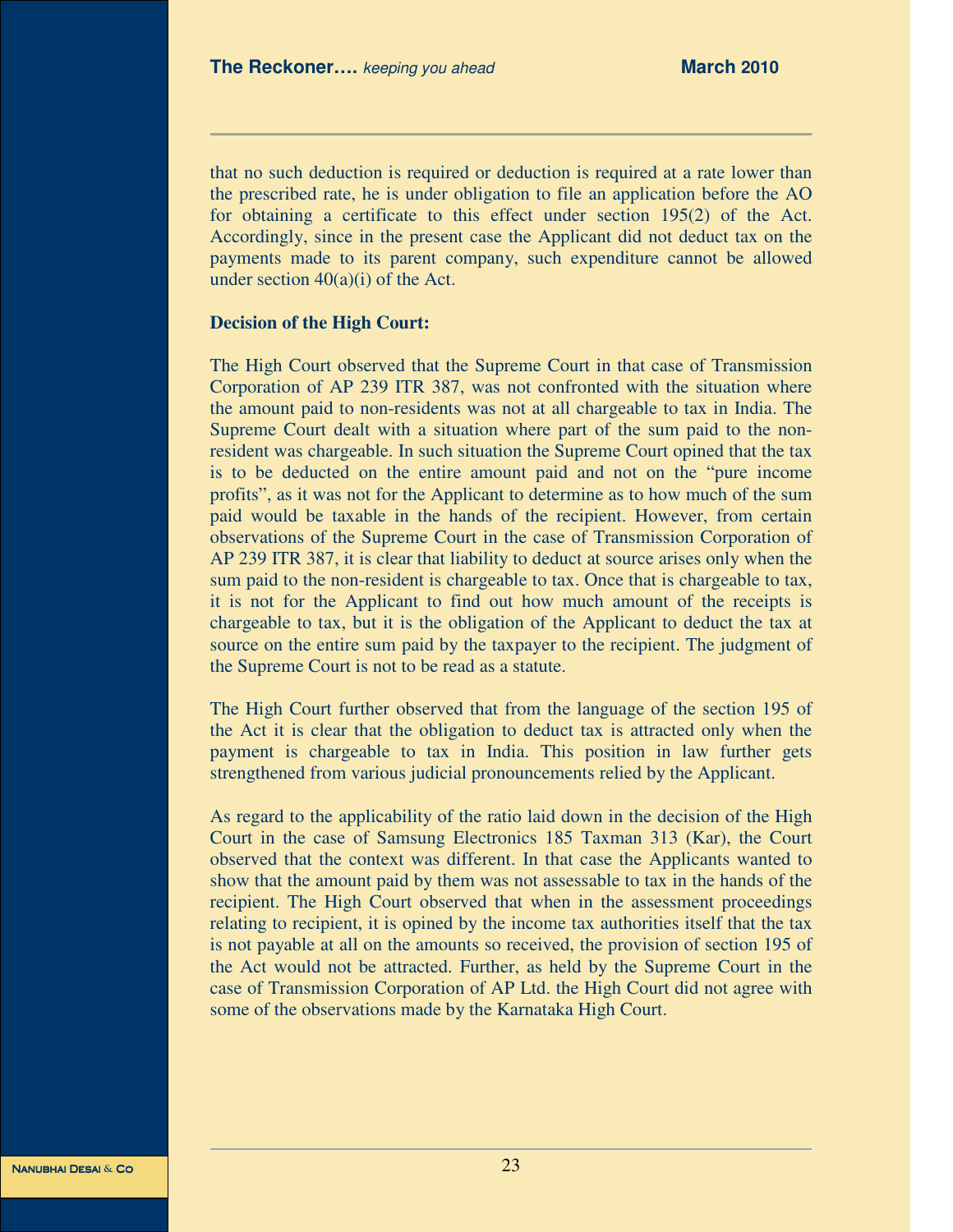# **ACCOUNTS, AUDIT & INVESTMENT**

### **IFRS convergence: Central Board of Direct Taxes to start talks with CA institute**

International Financial Reporting Standards (IFRS) is certainly not off the radar of the taxman, even as the proposed Direct Taxes Code makes no mention of it.

The Central Board of Direct Taxes (CBDT) plans to intensify discussions with the Institute of Chartered Accountants of India (ICAI) to examine the direct tax issues arising out of the proposed convergence of the Indian Generally Accepted Accounting Principles (GAAP) with the IFRS.

The convergence with IFRS is expected to happen in three phases beginning April 1, 2011. It is expected to give rise to significant tax issues, in addition to accounting and other business issues.

With only a year to go before the first phase kicks-in, there are big doubts as to whether the taxman would move away from Indian GAAP (Generally Accepted Accounting Principles) to IFRS for taxation purposes.

The draft Direct Taxes Code, in the present form, is very averse to IFRS and does not recognize fair value measurements or the concept of present values for taxation purposes.

Most Indian companies moving to the IFRS platform are unlikely to get any tax benefits out of this convergence in accounting standards. This is because the taxman is unlikely to fully adopt IFRS for taxation purposes.

It could, however, benefit Indian companies with international presence or even multinationals here as they would be able to support their transfer pricing claims in a better manner through the common IFRS platform now available in many countries.

Currently, the Indian tax authorities largely go by the Indian GAAP. Another important issue is that IFRS based financial statements are consolidated financial statements and there is concept of group tax. But in India, there is no concept of group tax and the Indian Income Tax Department looks at each entity separately.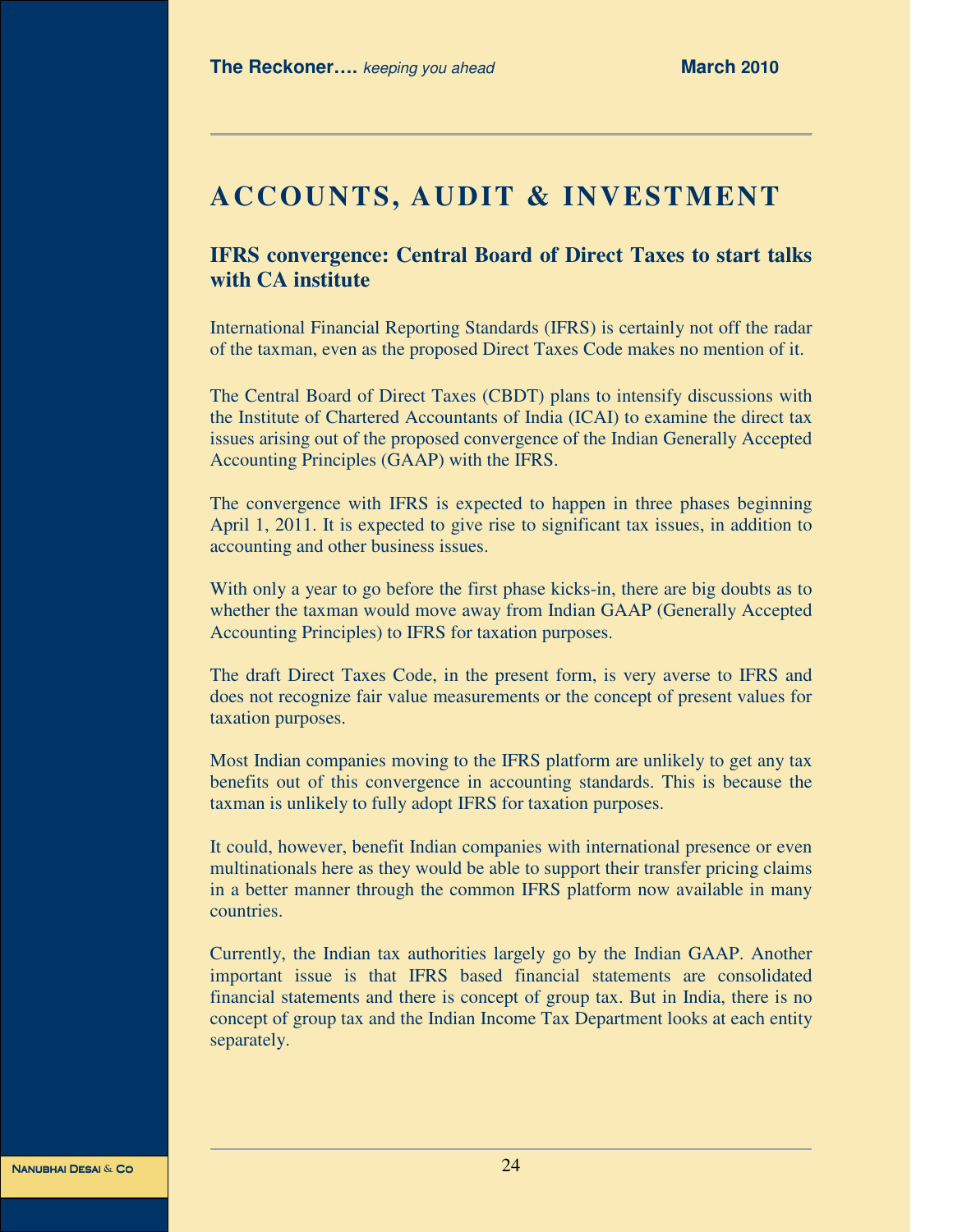So when the first phase of IFRS convergence kicks in from April 1, 2011, subsidiaries of Indian companies that prepare accounts through IFRS may have to continue with their financial statements under Indian GAAP.

Meanwhile, the CA institute had recently set up a joint study group comprising CBDT and income tax department officials and that the discussions are expected to intensify in coming days.

### **Select Limited Liability Partnerships may get 49% FDI**

Foreign investors may soon be able to set up Limited Liability Partnerships, or LLPs, in India, as the government is all set to allow foreign direct investment in this new form of business organization.

Initially, FDI up to 49% may be allowed in LLPs in select sectors such as manufacturing. This could help make this form of business organization more popular. So far, only 914 LLPs have been registered in the country. The current thinking within the government is to allow FDI in LLP selectively and cap it at 49% even in sectors where companies can have 100% foreign investment.

LLPs are business entities that are a hybrid between companies and partnership firms. As the name suggests, partners' liability is limited to the extent of their stake in the LLP.

Unlike private limited companies where number of shareholders is limited to 50, an LLP can have unlimited number of partners. Besides, LLPs are not burdened with cumbersome compliance such as meetings and maintenance of statutory records. The DIPP will soon call a joint meeting with other ministries, departments and regulators including the RBI to discuss the paper and finalize the foreign investment regime for LLPs.

Currently, FDI is not permitted in partnerships firms, but is allowed in companies subject to sectoral caps. In a number of manufacturing sectors 100% FDI is allowed through the automatic route.

Sole proprietorship firms can also get non-resident investment on a nonrepatriable basis. Many countries allow 100% foreign investment in LLPs though they may not be allowed to undertake certain sectoral activities. The 49% cap on FDI will ensure that control in LLP rests in Indian hands.

RBI had written to the finance ministry and the DIPP that FDI should be allowed in all sectors for LLPs but capped at 49%. It had also favoured mandatory Foreign Investment Promotion Board clearance for any FDI in LLPs.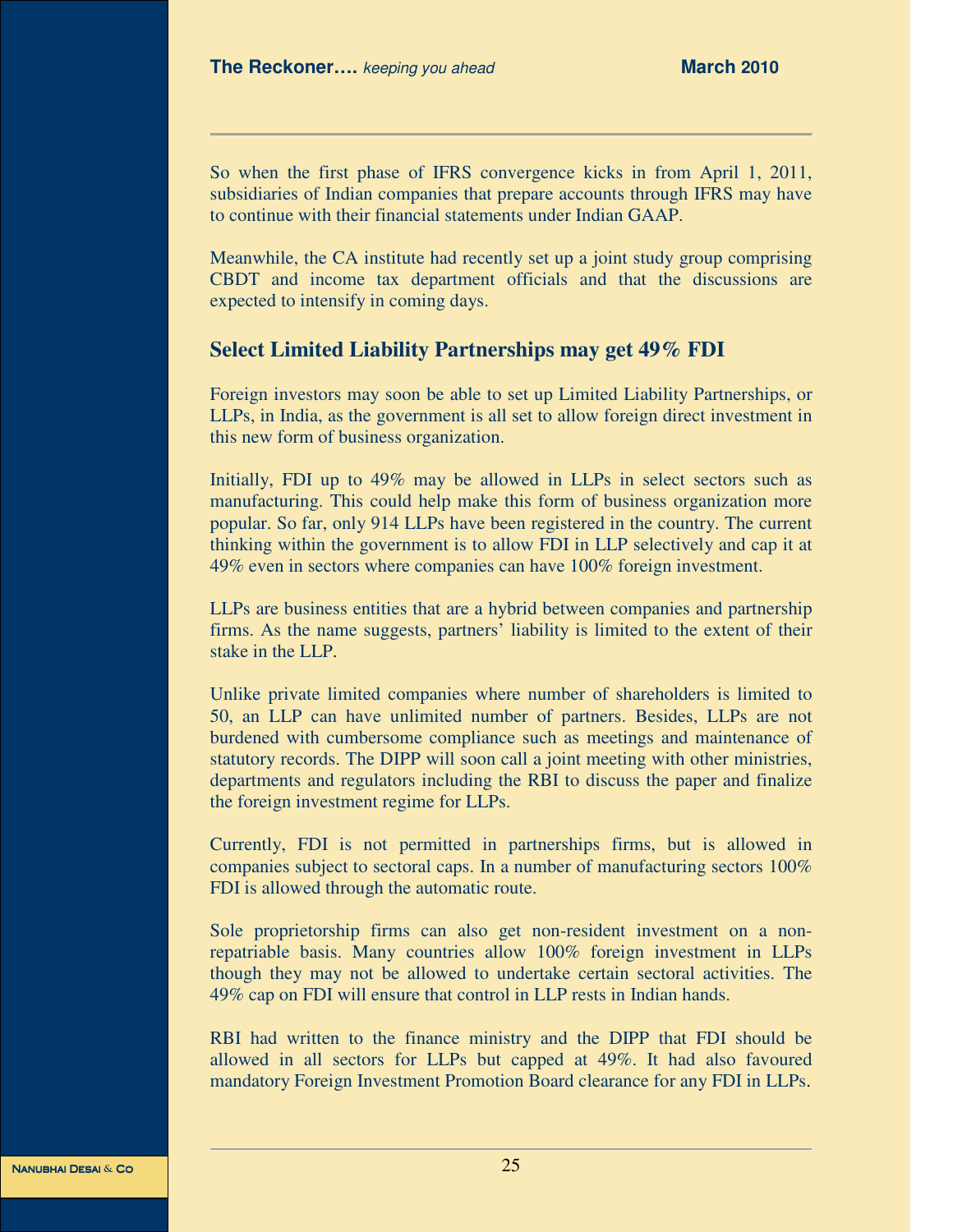The government had notified the LLP Act on April 1, 2009. But the taxation of LLPs, which is akin to partnership firms, could be clarified only in the July budget 2009-10. The budget for 2010-11 proposes to exempt capital gains on account of transfer of assets from on conversion of a company into an LLP from tax if the total sales, turnover or gross receipts of the company does not exceed Rs 60 lakh in any three preceding years.

### **Institute of Chartered Accountant of India to facilitate IFRS implementation**

Indian corporates should be ready to comply with International Accounting norms by April 1, 2011, to transit smoothly to the new converged standards while also giving an opportunity to understand its ramifications, both positive and negative, said president, The Institute of Chartered Accountants of India (ICAI). ICAI would act as catalyst and facilitate the implementation of IFRS as per the commitments made by the Central Government.

After deliberating on the various parameters to be applied as the criteria for selection of the companies to be brought under the ambit of IFRS converged standards, it was suggested that the implementation of the IFRS converged standards should take place in a phased manner. The entities that would be required to apply IFRS converged standards from April 1, 2011, are entities like the NSE - Nifty 50, BSE Sensex 30, all Scheduled Banks having subsidiaries, branches or other operations outside India, Insurance entities, Mutual Funds or Venture Capital Funds, as sell as the entities having a net worth in excess of Rs 1000 crore.

However, the SME sector which contributes to the Indian economy significantly would continue with the existing Indian Accounting Standards.

### **Institute of Chartered Accountants of India wants bar on audit firms with guilty partner**

The Indian accounting sector regulator wants the government to bring in a provision to bar tainted firms from taking up any new assignments for a specific period.

The move by the Institute of Chartered Accountants of India (ICAI) is the latest in its undeclared but continuing tiff with the Big Four foreign accounting and audit firms that has escalated after the Satyam fraud. ICAI president told that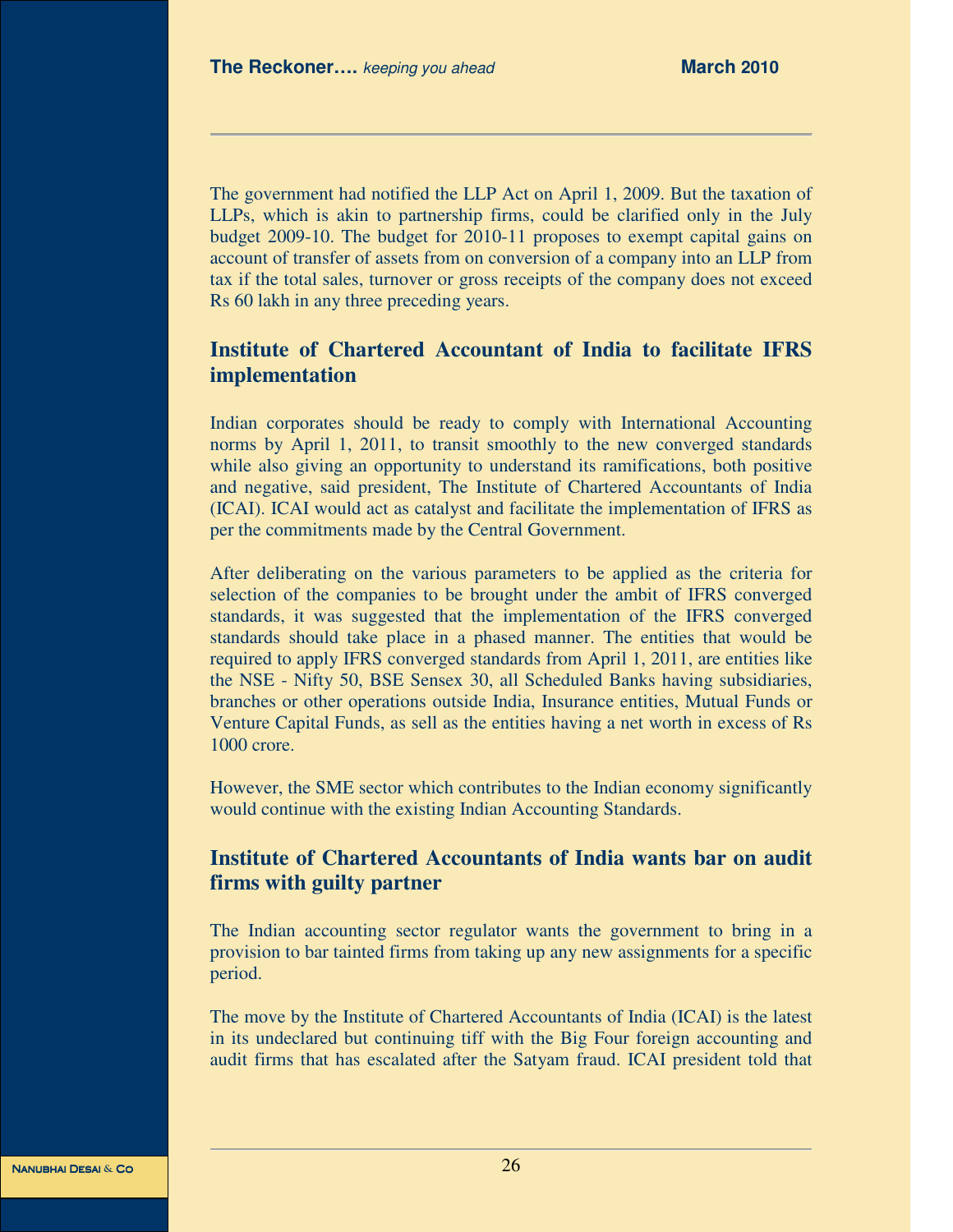RBI, SEBI and the CAG should specify norms "barring such auditing firms for a particular time period whose partner has been found guilty in last three years."

The institute has the power to take action only against the auditor and not the firm. But the institute is of the view that any of the auditors who ceases to be a partner of the firm and has been charged under disciplinary proceedings should not be allowed to undertake fresh work and therefore impose responsibility as if their status as a partner is still continuing. The institute will also be discussing the concept of rotation of auditors in their next council meeting. Currently, only public sector banks are required to rotate auditors, appointed from among RBIempanelled list of audit firms, but there is no compulsion on private banks and insurance companies to follow the practice.

ICAI has also requested the ministry of corporate affairs that the periodicity of rotation for an audit partner should be once in every three years, while for an audit firm it should be once every six years. At present, there is no such tab on the rotation of audit partner or audit firm under the Companies Act, 1956.

### **SEBI's new notifications favour small investors**

From streamlining the process of declaring dividends to nudging funds to play an active role in corporate governance, Securities and Exchange Board of India (SEBI) ensures more transparency

Small investors won't have to wait forever to get their first account statement and units allotted once they have invested in a new fund offer (NFO) of a mutual fund (MF) scheme. The Securities and Exchange Board of India announced this, along with a few other key rules, in a circular issued recently. Here's what they mean for small investors.

### **New fund offers' duration**

All NFOs, except equity-linked saving schemes, will now be open for a maximum of 15 days, down from 30 days for open-ended funds and 45 days for closed-end schemes. Once the NFO closes, fund will have to allot units and dispatch the account statements within five days, down from 30 days earlier.

### **ASBA for MF investors**

Applications Supported by Blocked Amount (ASBA) is a payment mechanism initiated by SEBI in July 2008 for those investing in initial public offers or rights issue. Under this, the money that you set aside for your application does not leave your bank account till the shares are allotted to you. As a result, your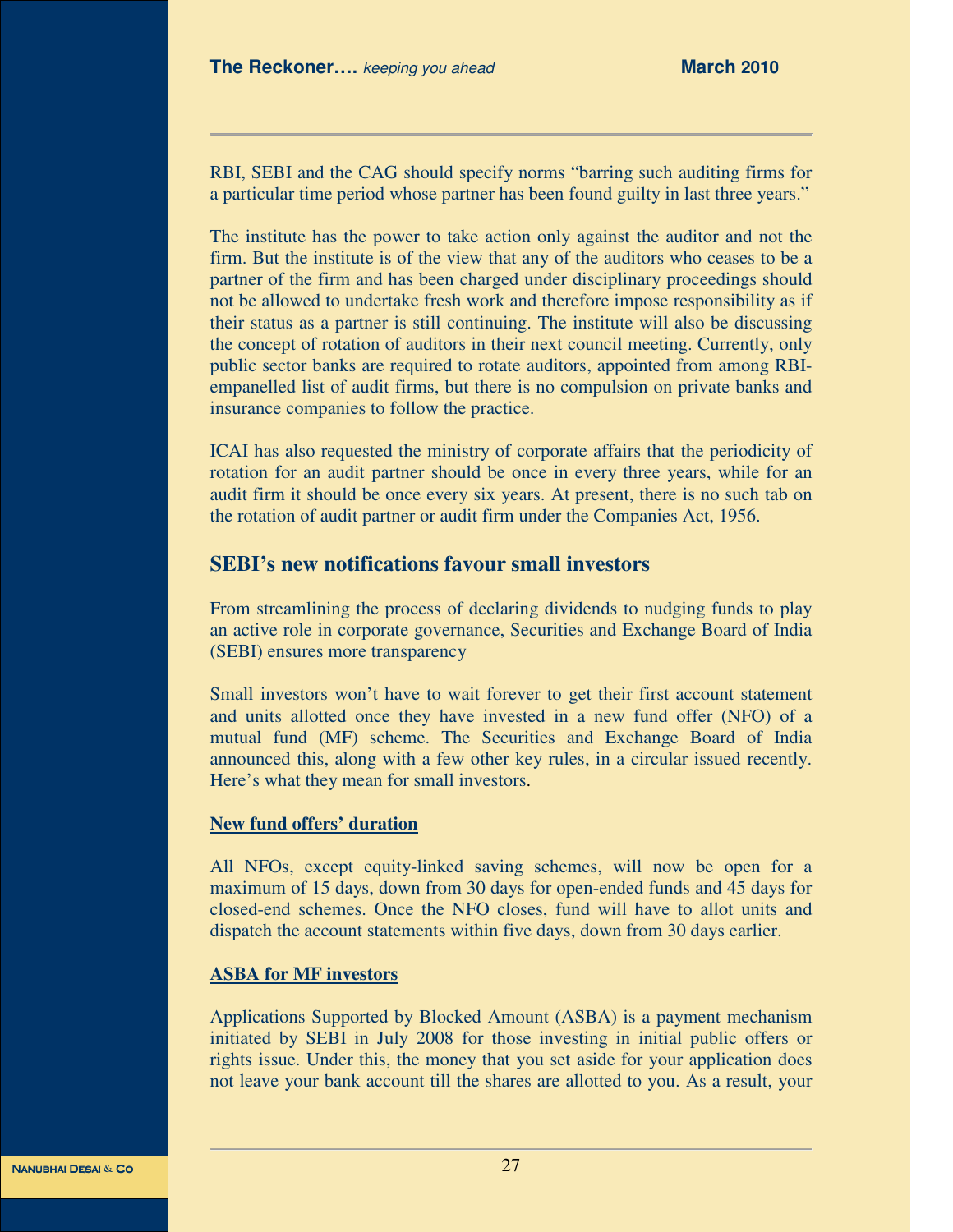money keeps earning interest, though the funds are frozen and you can't use them. Also, it negates the need of a refund if shares don't get allotted to you. SEBI has now extended this facility to MF investors.

Though ASBA means little for MF investors because you always get 100% units allotted, it protects your money from market vagaries since SEBI also mandates NFOs to now invest your proceeds only after the NFO closes and allot units within five days after that. Both ASBA and the new NFO time frame will be applicable for NFOs launched after 1 July.

### **Corporate governance**

SEBI now wants MFs to be more active in corporate governance. SEBI feels it is appropriate to allow MFs to voice their opinion as they are vehicles for small investors. SEBI has now made it mandatory for funds to disclose whether they voted for or against moves (suggested by companies in which they have invested) such as mergers, demergers, corporate governance issues, appointment and removal of directors. MFs have to disclose it on their website as well as annual report.

### **Pay dividends from gains**

Typically, when funds pay dividends, they are supposed to pay out of their profits or realized gains. For instance, if you invest in a fund at a net asset value (NAV) of Rs12, Rs10 will go to an account called unit capital, assuming the fund's face value is Rs10. The balance of Rs2 (Rs12 less Rs10) goes into a separate account called unit premium reserve. If this Rs12 goes up to Rs13, the fund can declare a dividend of Re1—its gains.

However, SEBI noted that some fund houses were paying dividends from their unit premium reserve instead of the realized gains. Industry sources claim that some funds used to do this to attract large investors by giving them advance notice in private and then allowing them to book losses (NAV drops after dividend declaration), claim losses and set them off against other gains.

### **Less commission for FoFs**

Life just got tougher for Fund of Funds (FoFs) that invest their entire corpus in international funds. Typically, FoFs charge a maximum of 0.75% per annum. Out of this, the MF pays agent commission and incurs costs on running the scheme and keeps what is left, which fund houses claim is a pittance. To compensate, FoFs enter into a revenue sharing agreement with international funds in which they invest. The international fund pays a small portion,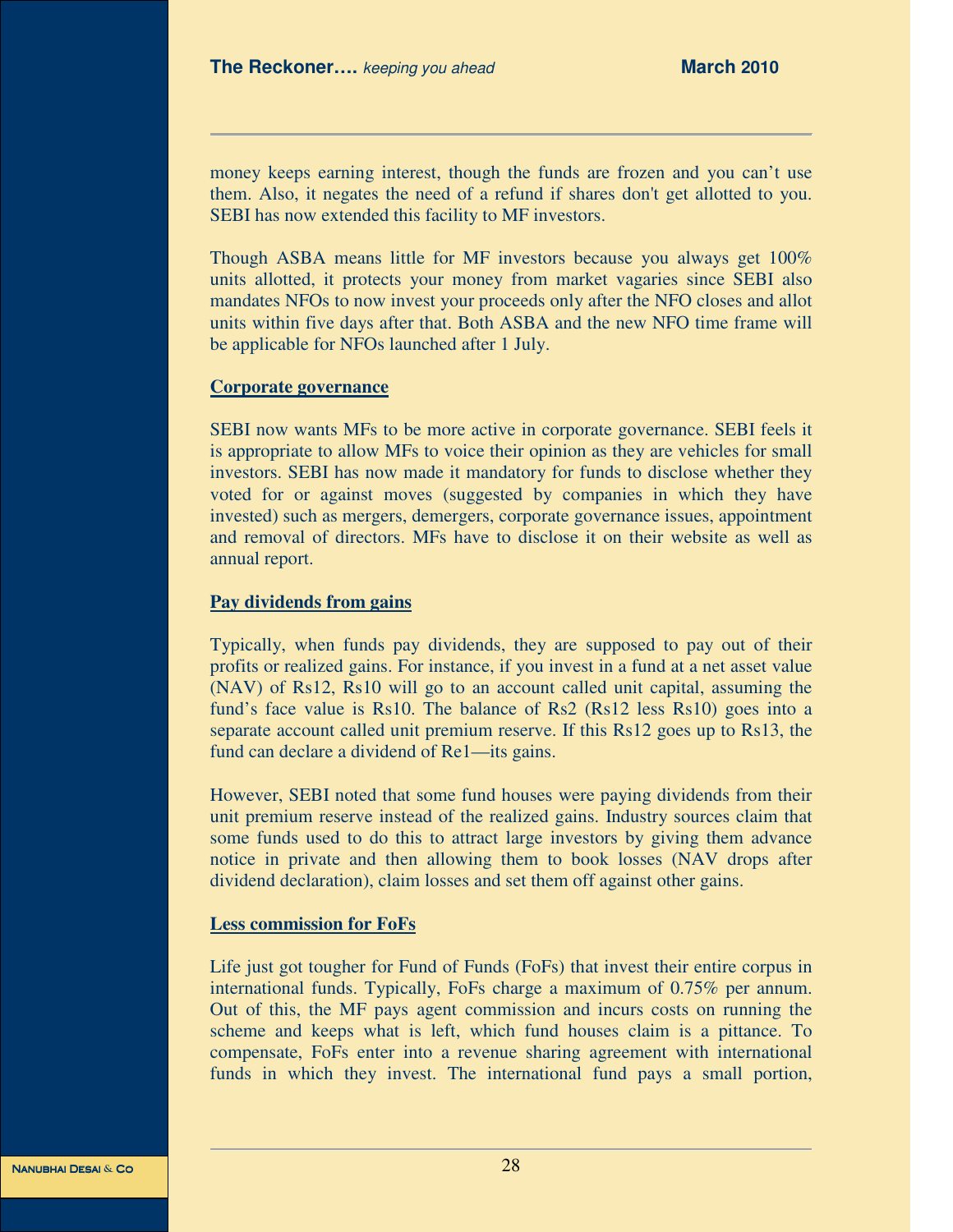typically 50-80 basis points, to the Indian FoF, which would then retain this amount as its income.

SEBI has now put a stop to this revenue sharing agreement. Fund houses aren't too happy as they claim it would now be unprofitable to launch and manage FoFs.

### **Money Matters take**

From streamlining the process of declaring dividends to nudging funds to play an active role in corporate governance, SEBI has done well in making MFs more transparent. Cutting down the allotment time to five days, down from 30 days, is bound to pose a challenge to MFs and it remains to be seen how they respond.